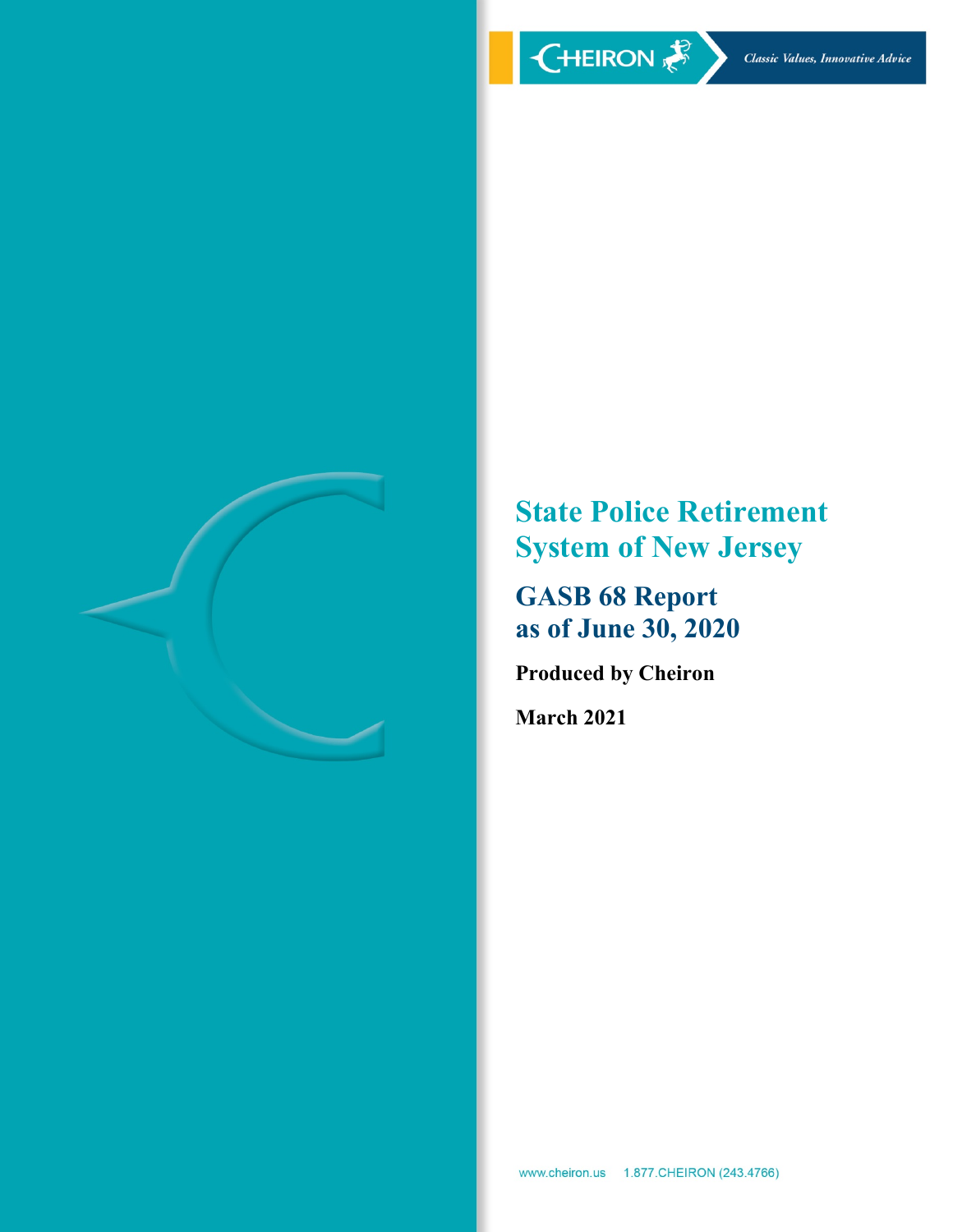# **TABLE OF CONTENTS**

| <b>Section</b>                  | <u>Page</u> |  |
|---------------------------------|-------------|--|
| Section I                       |             |  |
| Section II                      |             |  |
| Section III                     |             |  |
| Section IV                      |             |  |
| <i><u><b>Appendices</b></u></i> |             |  |
|                                 |             |  |
|                                 |             |  |
|                                 |             |  |
|                                 |             |  |
|                                 |             |  |

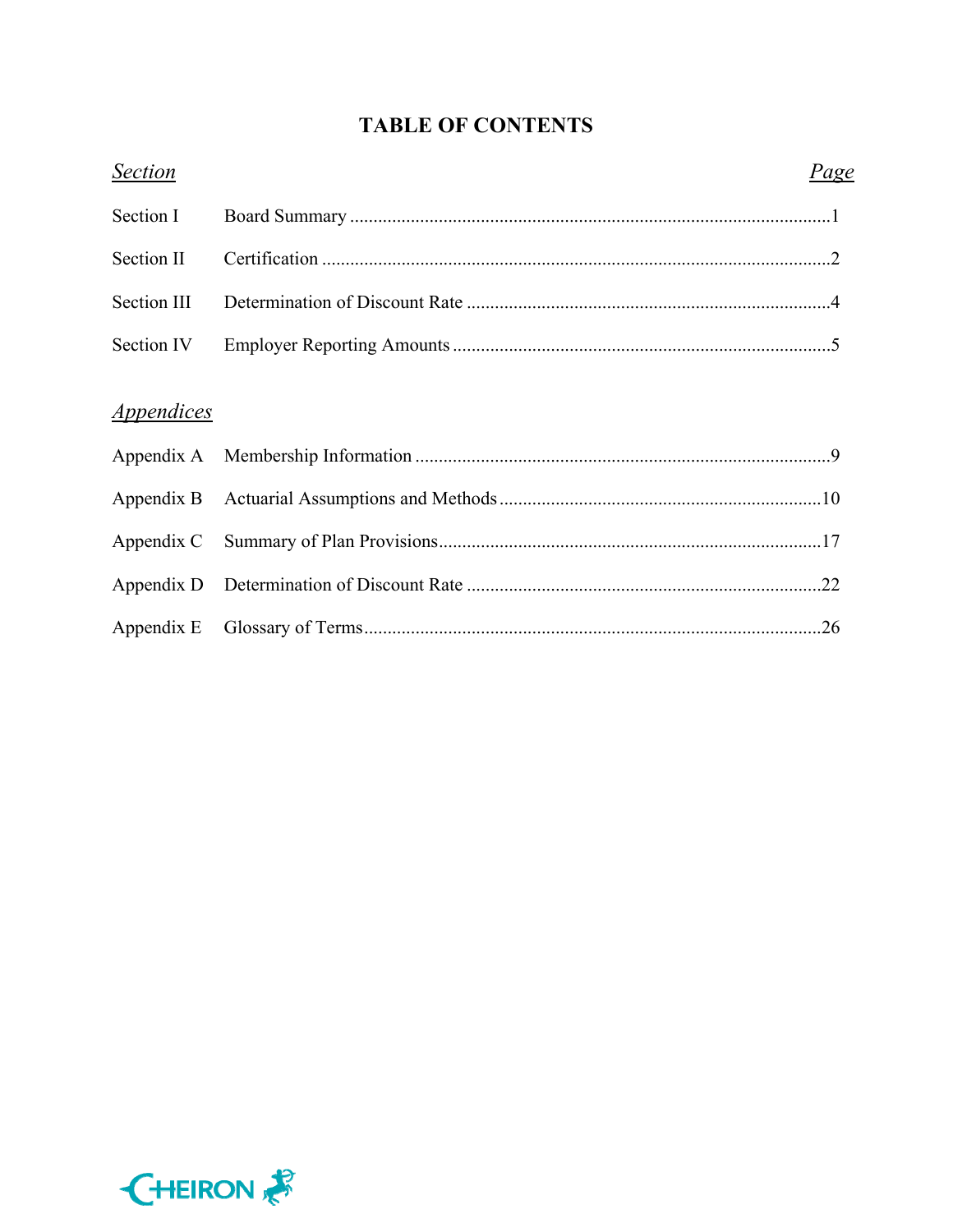# **SECTION I – BOARD SUMMARY**

The purpose of this report is to provide accounting and financial disclosure information under Governmental Accounting Standards Board Statement 68 for the State Police Retirement System of New Jersey (SPRS, Plan or System). This information includes:

- Disclosure of Deferred Inflows and Outflows, and
- Calculation of the Annual Pension Expense.

# **Highlights**

The reporting date for SPRS is June 30, 2020. Measurements as of the reporting date are based on the fair value of assets as of June 30, 2020 and the Total Pension Liability as of the valuation date, July 1, 2019, updated to June 30, 2020. There were two changes in the assumptions. The assumed discount rate used to measure the Total Pension Liability was changed as of the measurement date. In addition, the mortality assumption was updated upon direction from the DPB. We are not aware of any other significant events that are measurable at this time between the valuation date and the measurement date, so the update procedures only included the addition of service cost and interest cost offset by actual benefit payments, and an adjustment to reflect the changes in assumptions. Additional information about the TPL can be found in the GASB 67 report.

| <b>Table I-1</b><br><b>Summary of Results</b>                  |    |                                                 |              |                                                 |  |  |  |  |  |  |
|----------------------------------------------------------------|----|-------------------------------------------------|--------------|-------------------------------------------------|--|--|--|--|--|--|
| <b>Measurement Date</b>                                        |    | 6/30/2020                                       |              | 6/30/2019                                       |  |  |  |  |  |  |
| Net Pension Liability<br>Deferred Outflows<br>Deferred Inflows | \$ | 3,317,373,005<br>(408, 461, 219)<br>624,336,548 | -S           | 2,828,062,019<br>(264, 256, 018)<br>891,953,286 |  |  |  |  |  |  |
| Net Impact on Statement of Net Position                        | S  | 3,533,248,334                                   | S            | 3,455,759,287                                   |  |  |  |  |  |  |
| Pension Expense<br>Pension Expense (% of Payroll)              | \$ | 195,400,307<br>65.97%                           | <sup>S</sup> | 191,439,089<br>69.41%                           |  |  |  |  |  |  |

The following table provides a summary of the key results during this reporting period.

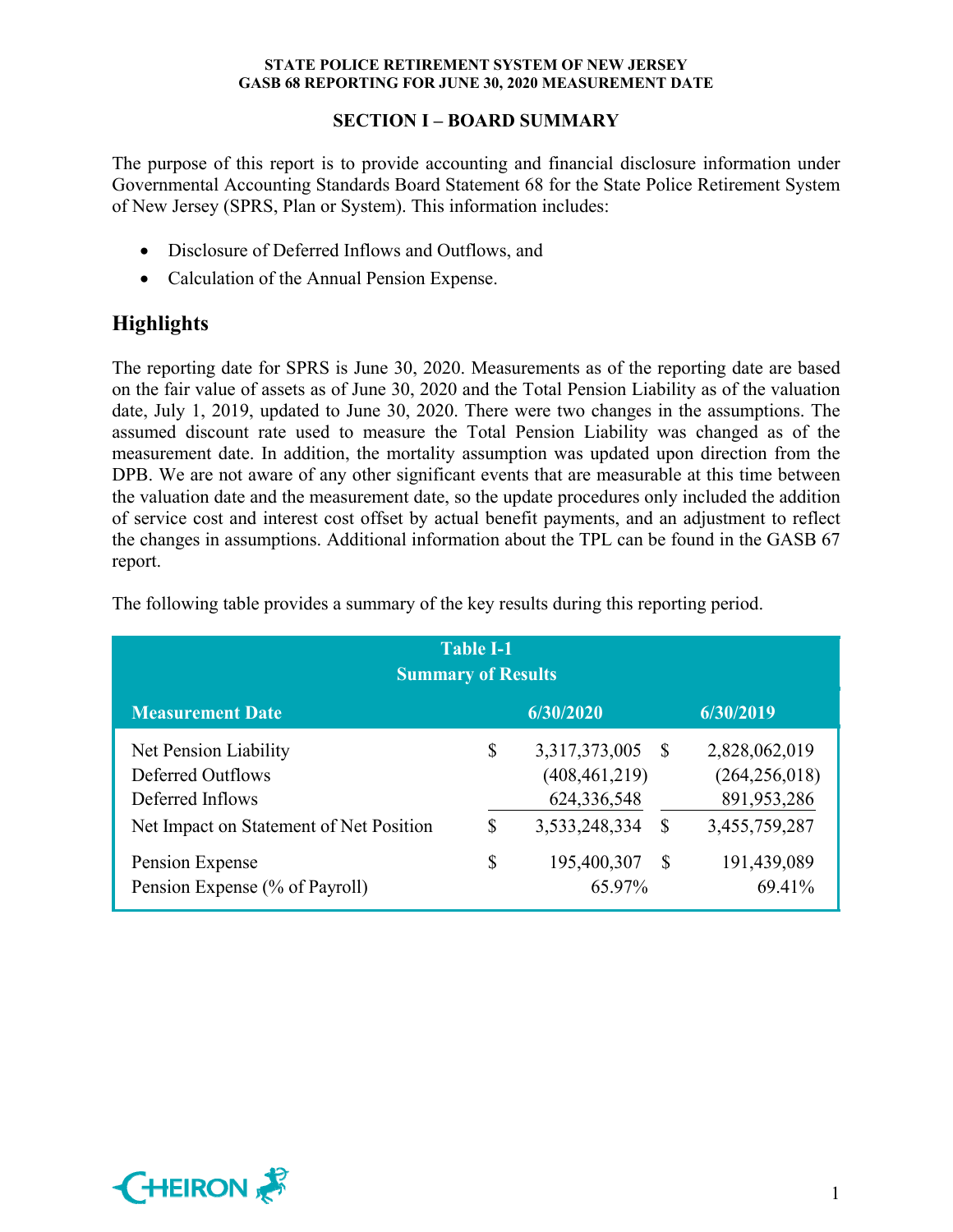# **SECTION II – CERTIFICATION**

The purpose of this report is to provide accounting and financial reporting information under GASB 68 for the State Police Retirement System of New Jersey (SPRS). This report is for the use of SPRS, the Division of Pensions and Benefits (DBP) and their auditors in preparing financial reports in accordance with applicable law and accounting requirements. This report is not appropriate for other purposes, including the measurement of funding requirements for SPRS and estimating the price to settle SPRS's obligations.

In preparing our report, we relied on information (some oral and some written) supplied by the Division of Pensions and Benefits. This information includes, but is not limited to, the plan provisions, employee data, and financial information. We performed an informal examination of the obvious characteristics of the data for reasonableness and consistency in accordance with Actuarial Standard of Practice No. 23.

Future actuarial measurements may differ significantly from the current measurements due to such factors as the following: plan experience differing from that anticipated by the economic or demographic assumptions; changes in economic or demographic assumptions; and changes in plan provisions or applicable law.

For purposes of this report, the projection of the Plan's contributions and projected benefit payments as of June 30, 2020 was based on the recommended demographic assumptions of the July 1, 2014 – June 30, 2018 Experience Study, approved by the Board of Trustees on January 28, 2020. The calculation of the Total Pension Liability as of June 30, 2020 was based on the same demographic assumptions except for the mortality assumption, which was based on the SOA's MP-2020 mortality improvement scale upon direction from the DPB. While we do not find the use of the SOA's Scale MP-2020 unreasonable, it does not reflect the analysis of actual mortality experience from our Experience Study which was the basis for our recommended mortality assumptions, including the mortality improvement scale.

This report was prepared using census data as of the July 1, 2019 valuation date and financial information as of the June 30, 2020 measurement date. Given the uncertainty and lack of credible data regarding the impact that COVID-19 may have had on the System's demographic experience between the measurement date and reporting date, no specific adjustments have been made at this time. Chapter 54, P.L. 2020, amends eligibility for accidental disability and accidental death benefits for SPRS members when related to the contraction of COVID-19 during the Public Health Emergency declared by the Governor in Executive Order 103 of 2020, as extended. Chapter 46, P.L. 2020 delays mandatory retirement in the SPRS when it would occur during a period of a state of emergency. We will continue to monitor developments regarding the COVID-19 pandemic and the impact it may have on the System. Actual experience, both demographic and economic, will be reflected in subsequent years as experience emerges.

This report also reflects three other changes to the plan provisions. Chapter 157, P.L. 2019 expanded the definition of regular or assigned duties for purposes of accidental disability retirement to include the World Trade Center (WTC) rescue, recovery, or cleanup operations between September 11, 2001 and October 11, 2011 under certain conditions. For such members who participated in the WTC rescue, recovery, or cleanup operations, the total and permanent disability may occur after retirement on a service retirement or an ordinary disability retirement.

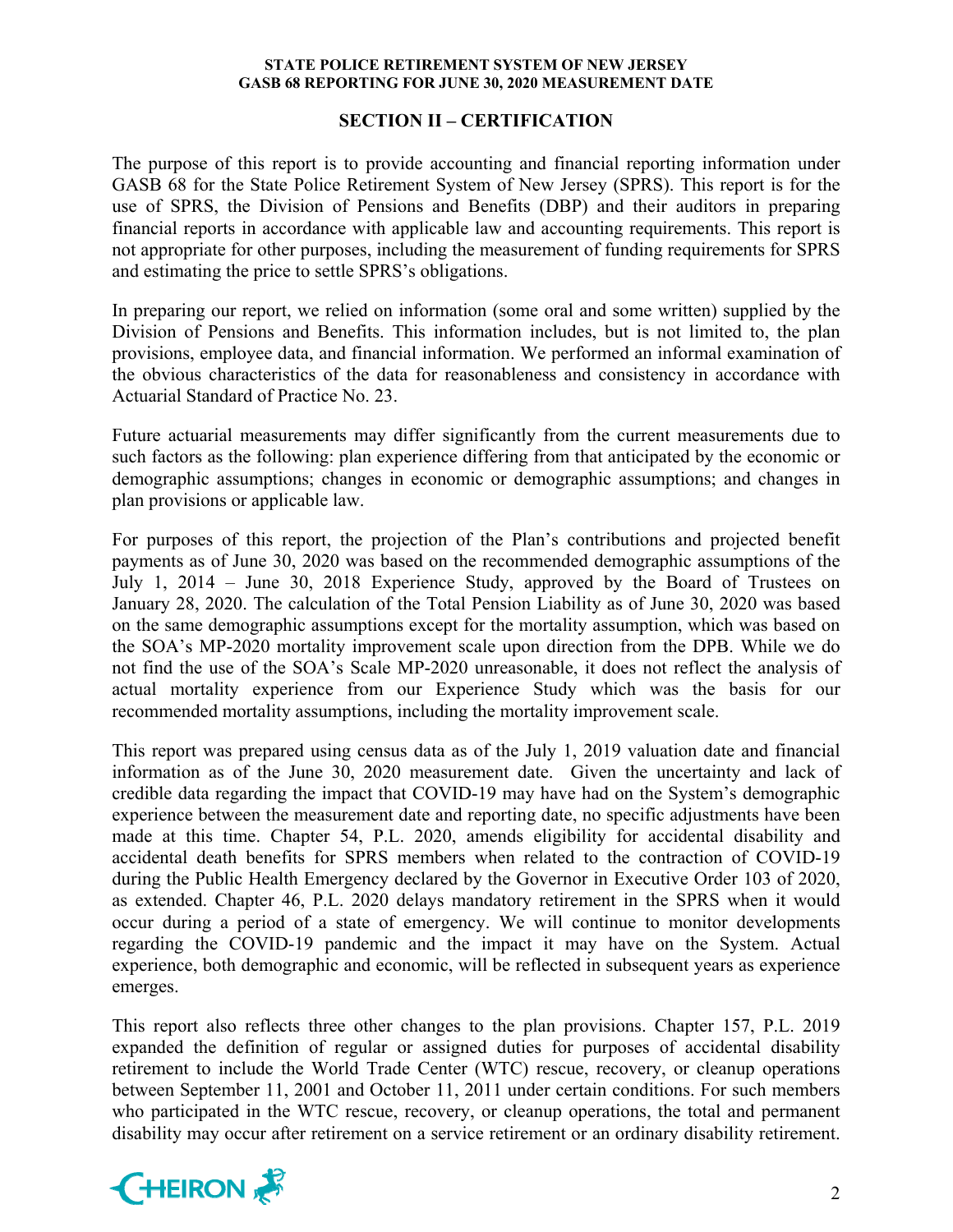### **SECTION II – CERTIFICATION**

After reviewing the members who have submitted eligibility registration forms and/or amended benefits requests forms with the DPB, we do not expect this legislation to have a material impact on the benefits payable by the System. Therefore, the impact of Chapter 157, P.L. 2019 will be recognized as part of the demographic experience as members are approved for such benefits.

Chapter 305, P.L. 2019 increased the benefit for a surviving child in the event of ordinary death while in active service. Previously, if there was no surviving spouse, or upon the surviving spouse's death or remarriage, a total of 20% (35%, 50%) of final compensation was payable to one (two, three or more) dependent child(ren). Under Chapter 305, P.L. 2019, if there is no surviving spouse, or upon the surviving spouse's death or remarriage, 50% of final compensation is payable to surviving children in equal shares. This legislation did not impact the Total Pension Liability for this report due to the current demographic assumptions and covered population.

Chapter 251, P.L. 2019 permits service credit transferred from another State-administered retirement system to apply towards creditable service in the SPRS. Any service credit that is transferred to the SPRS will be recognized as part of the demographic experience at the time it first appears in the census data.

Based on the State Treasurer' recommendation the following investment return assumptions are used to determine the actuarially determined contributions:

- Effective with the July 1, 2019 valuation: 7.30% per annum,
- Effective with the July 1, 2021 valuation: 7.00% per annum.

In accordance with Paragraph 40 of GASB Statement No. 67, the projection of the Plan's fiduciary net position is based on a long-term expected rate of return of 7.00% per annum. The discount rate used to measure the Total Pension Liability is 5.00% as of June 30, 2020 and is described in Section III of the report.

This report and its contents have been prepared in accordance with generally recognized and accepted actuarial principles and practices and our understanding of the Code of Professional Conduct and applicable Actuarial Standards of Practice set out by the Actuarial Standards Board as well as applicable laws and regulations. Furthermore, as credentialed actuaries, we meet the Qualification Standards of the American Academy of Actuaries to render the opinion contained in this report. This report does not address any contractual or legal issues. We are not attorneys and our firm does not provide any legal services or advice.

This report was prepared for SPRS for the purposes described herein and for the use by the plan auditor in completing an audit related to the matters herein. Other users of this report are not intended users as defined in the Actuarial Standards of Practice, and Cheiron assumes no duty or liability to such other users.

AM.

Janet Cranna, FSA, FCA, MAAA, EA Anu Patel, FSA, MAAA, EA Principal Consulting Actuary Principal Consulting Actuary

Anu Patil

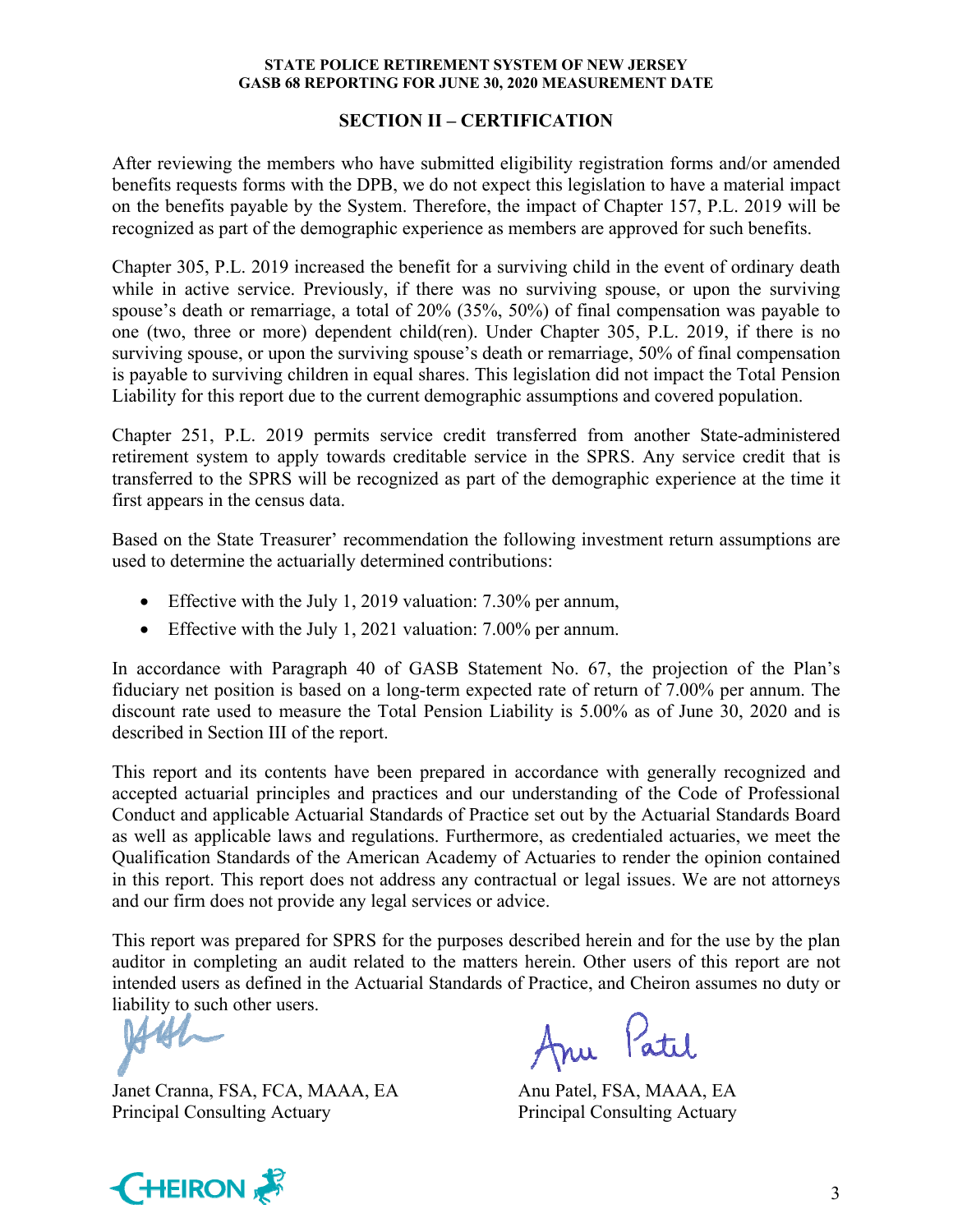# **SECTION III – DETERMINATION OF DISCOUNT RATE**

The discount rate used to measure the Total Pension Liability was 5.51% as of June 30, 2019 and 5.00% as of June 30, 2020. As discussed with the Division of Pensions and Benefits, the projection of cash flows used to determine the discount rate as of June 30, 2020 assumed:

- In accordance with Paragraph 40 of GASB Statement No. 67, the projection of the Plan's fiduciary net position is based on a long-term expected rate of return of 7.00% per annum.
- In accordance with Paragraph 37 of GASB Statement No. 67, the projection of the Plan's contributions and projected benefit payments are based on the same assumptions used to determine the expected contributions for the System. The demographic assumptions are based on the recommendations of the July 1, 2014 – June 30, 2018 Experience Study as approved by the Board of Trustees on January 28, 2020.

Based on the State Treasurer' recommendation the following investment return assumptions are used to determine the actuarially determined contributions:

- o Effective with the July 1, 2019 valuation: 7.30% per annum,
- o Effective with the July 1, 2021 valuation: 7.00% per annum.
- It is assumed that the State will contribute 78.00% of the actuarially determined contribution and 100% of its Non-Contributory Group Insurance Premium Fund (NCGIPF) contribution for all years of the projection. The 78.00% contribution rate is the total State contribution rate expected to be paid in fiscal year ending June 30, 2021 with respect to the actuarially determined contribution for the fiscal year ending June 30, 2021 for all State administered retirement systems.
- Consistent with Chapter 83, P.L. 2016, it is assumed that the State will make pension contributions in equal amounts at the end of each quarter.
- Annual administrative expenses are assumed to be 0.27% of expected pension benefit payments.

Based on these assumptions, the pension Plan's fiduciary net position was projected to be available to make all projected future benefit payments of current Plan members through fiscal year ending 2057. Municipal bond rates of 3.50% as of June 30, 2019 and 2.21% as of June 30, 2020 were used in the development of the blended GASB discount rate after the Plan's fiduciary net position was no longer sufficient to make future benefit payments. As selected by the State Treasurer, the rates are based on the Bond Buyer GO 20-Bond Municipal Bond Index. Based on the long-term rate of return of 7.00% and the municipal bond rate of 3.50% as of June 30, 2019 and the long-term rate of return of 7.00% and the municipal bond rate of 2.21% as of June 30, 2020, the blended GASB discount rates are 5.51% as of June 30, 2019 and **5.00%** as of June 30, 2020. The assumed discount rates have been determined in accordance with the method prescribed by GASB Statement No. 67 See Appendix D for the determination of the discount rate.

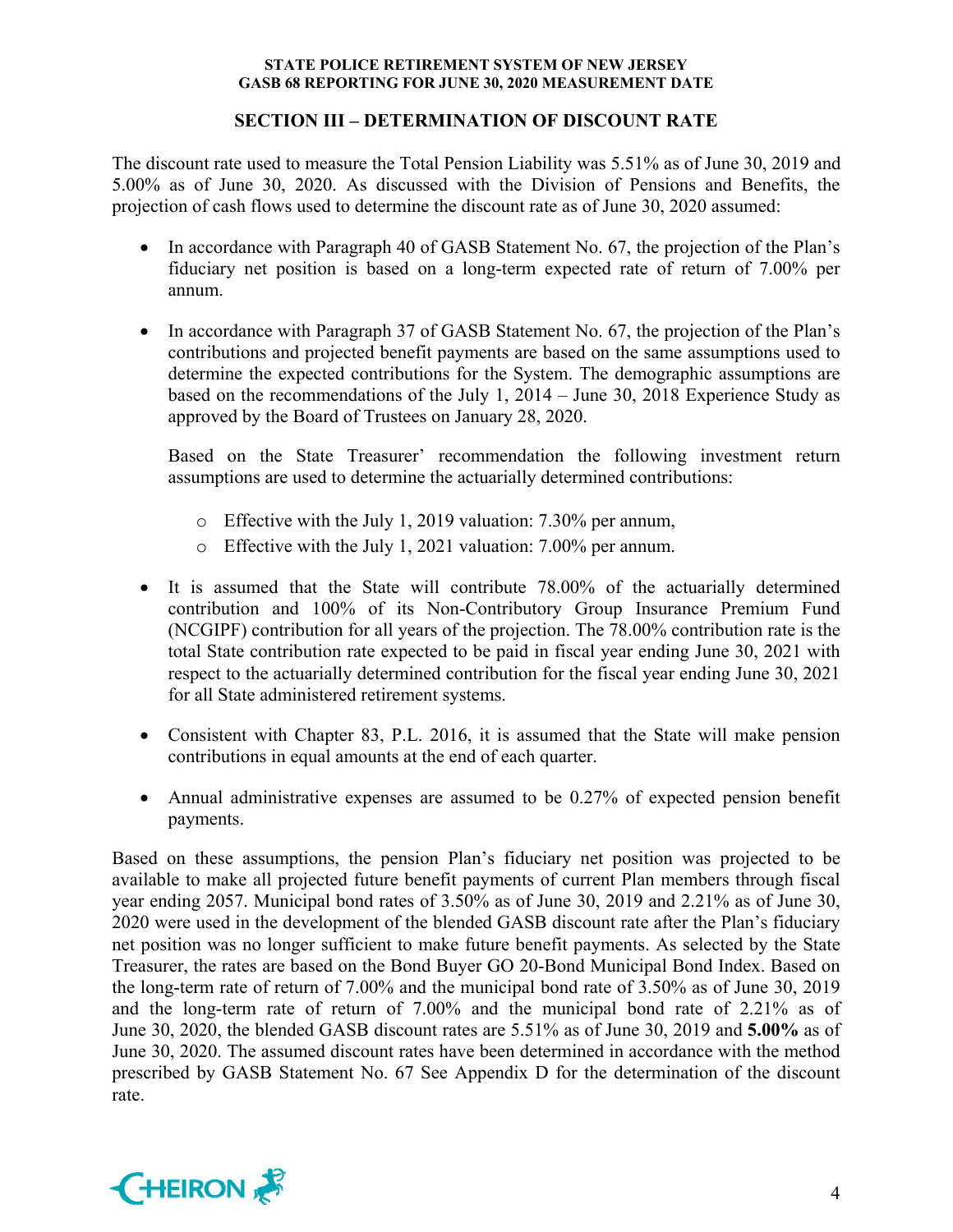# **SECTION IV – EMPLOYER REPORTING AMOUNTS**

We understand the State has elected to use the 2020 measurement date for its 2021 reporting date. As a result, the schedules in this section will be used by the State for its 2021 reporting.

The impact of experience gains or losses and assumption changes on the TPL are recognized in expense over the average expected remaining service life of all active and inactive members of the System. As of the measurement date, this recognition period was 5.58 years.

The following tables summarize the current balances of deferred outflows and deferred inflows of resources along with the net recognition over the next five years.

| <b>Schedule of Deferred Inflows and Outflows of Resources</b> |             |                                                          |
|---------------------------------------------------------------|-------------|----------------------------------------------------------|
| <b>Deferred</b><br><b>Outflows of</b><br><b>Resources</b>     |             | <b>Deferred</b><br><b>Inflows of</b><br><b>Resources</b> |
| 12,419,367                                                    | \$          | 19,148,398                                               |
| 55,179,958                                                    |             | 605,188,150<br>0                                         |
| 408,461,219                                                   |             | 624,336,548                                              |
|                                                               | 340,861,894 |                                                          |

pension expense as follows:

| <b>Measurement year ended June 30:</b> |     |  |
|----------------------------------------|-----|--|
|                                        | 201 |  |

| 2021          | (105, 511, 518) |
|---------------|-----------------|
| 2022          | (138, 963, 525) |
| 2023          | (45, 402, 635)  |
| 2024          | 41,782,855      |
| 2025          | 32,219,494      |
| Thereafter \$ | $\theta$        |

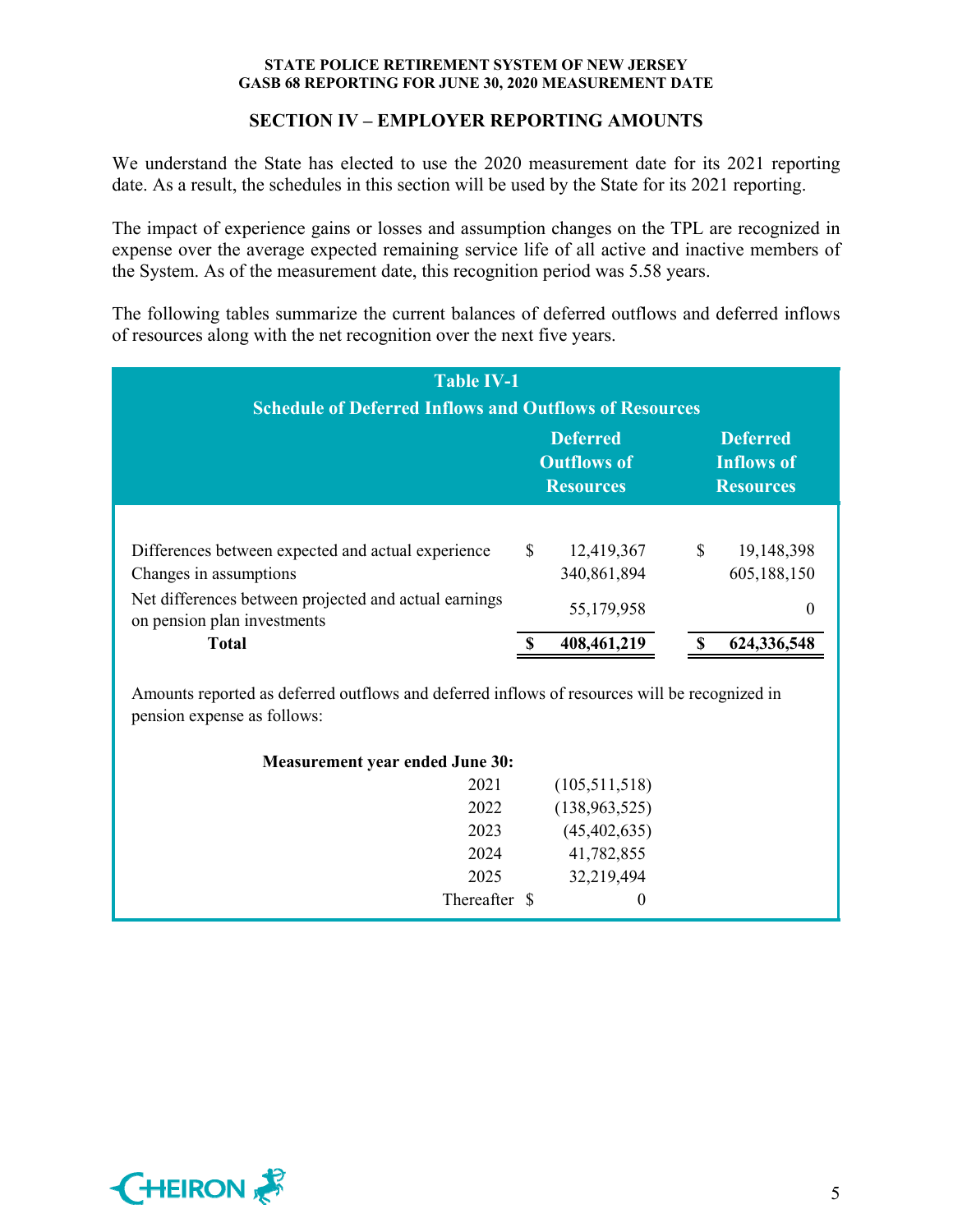# **SECTION IV – EMPLOYER REPORTING AMOUNTS**

#### **Table IV-2 Detailed Schedule of Deferred Inflows and Outflows of Resources**

#### **Recognition of differences between expected and actual experience**

| From        | Remaining   | Remaining          |               |             |               |                  |               |         |            |
|-------------|-------------|--------------------|---------------|-------------|---------------|------------------|---------------|---------|------------|
| Measurement | Recognition | Deferred (Inflows) |               |             |               | Recognition Year |               |         |            |
| Year Ending | Period      | and Outflows*      | 2020          | 2021        | 2022          | 2023             | 2024          | 2025    | Thereafter |
| 2020        | 5.58        | 6,595,373          | 181,966.      | ,181,966    | 1,181,966     | 1,181,966        | 1,181,966 \$  | 685,543 |            |
| 2019        | 4.53        | (9,444,155)        | (2,084,803)   | (2,084,803) | (2,084,803)   | (2,084,803)      | (1, 104, 943) |         |            |
| 2018        | 3.90        | (12,950,758)       | (3,320,707)   | (3,320,707) | (3,320,707)   | (2,988,637)      |               |         | $\left($   |
| 2017        | 2.67        | 11,201,144         | 4,195,184     | 4,195,184   | 2,810,776     |                  |               |         |            |
| 2016        | 1.70        | (5,243,273)        | (3,084,278)   | (2,158,995) |               |                  |               |         |            |
| 2015        | 0.34        | 2,244,098          | 2,244,098     |             |               |                  |               |         |            |
| Total       |             | (7,597,571) \$     | $(868,540)$ : | (2,187,355) | (1, 412, 768) | $(3,891,474)$ \$ | 77,023        | 685,543 |            |

#### **Recognition of changes in assumptions**

| From        | Remaining   | Remaining            |                |                                   |                      |                   |              |            |                  |
|-------------|-------------|----------------------|----------------|-----------------------------------|----------------------|-------------------|--------------|------------|------------------|
| Measurement | Recognition | Deferred (Inflows)   |                |                                   |                      | Recognition Year  |              |            |                  |
| Year Ending | Period      | and Outflows*        | 2020           | 2021                              | 2022                 | 2023              | 2024         | 2025       | Thereafter       |
| 2020        | 5.58        | 303,378,361          | 54,368,882     | 54,368,882                        | 54,368,882           | 54,368,882        | 54,368,882   | 31,533,951 | $\left( \right)$ |
| 2019        | 4.53        | (273, 447, 678)      | (60, 363, 726) | (60, 363, 726)                    | (60, 363, 726)       | (60, 363, 726)    | (31,992,774) |            | $\theta$         |
| 2018        | 3.90        | (250, 849, 510)      | (64,320,387)   | (64,320,387)                      | (64,320,387)         | (57,888,349)      |              |            | $\theta$         |
| 2017        | 2.67        | (328, 673, 924)      | (123,098,849)  | (123,098,849)                     | (82, 476, 226)       |                   |              |            | $\theta$         |
| 2016        | 1.70        | 223,070,147          | 131,217,732    | 91,852,415                        |                      |                   |              |            | $\theta$         |
| 2015        | 0.34        | 27,740,629           | 27,740,629     |                                   |                      |                   |              |            | $\theta$         |
| Total       |             | $(298, 781, 975)$ \$ |                | $(34,455,719)$ \$ $(101,561,665)$ | $(152, 791, 457)$ \$ | $(63,883,193)$ \$ | 22,376,108   | 31,533,951 | $\left( \right)$ |

#### **Recognition of net differences between projected and actual earnings on pension plan investments**

| From               | Remaining   | Remaining          |               |                                     |                      |                     |               |               |            |
|--------------------|-------------|--------------------|---------------|-------------------------------------|----------------------|---------------------|---------------|---------------|------------|
| Measurement        | Recognition | Deferred (Inflows) |               |                                     |                      | Recognition Year    |               |               |            |
| Year Ending        | Period      | and Outflows*      | 2020          | 2021                                | 2022                 | 2023                | 2024          | 2025          | Thereafter |
| 2020               | 5.00        | 96,648,628 \$      | 19,329,726    | 19,329,726                          | 19,329,726           | 19,329,726 \$       | 19,329,724    |               |            |
| 2019               | 4.00        | 12,169,230         | 3,042,308     | 3,042,308                           | 3,042,308            | 3,042,306           |               |               |            |
| 2018               | 3.00        | (21,394,006)       | (7, 131, 336) | (7, 131, 336)                       | (7, 131, 334)        |                     |               |               | $\theta$   |
| 2017               | 2.00        | (34,006,393)       | (17,003,197)  | (17,003,196)                        |                      |                     |               |               |            |
| 2016               | 1.00        | 31,887,181         | 31,887,181    |                                     |                      |                     |               |               |            |
| Total              |             | 85,304,640         | 30,124,682    | (1,762,498)                         | 15,240,700           | 22,372,032          | 19,329,724    |               |            |
|                    |             |                    |               |                                     |                      |                     |               |               |            |
| <b>Grand Total</b> |             | $(221,074,906)$ \$ |               | $(5,199,577)$ \$ $(105,511,518)$ \$ | $(138, 963, 525)$ \$ | $(45, 402, 635)$ \$ | 41,782,855 \$ | 32,219,494 \$ |            |

*\* As of the beginning of the measurement year*

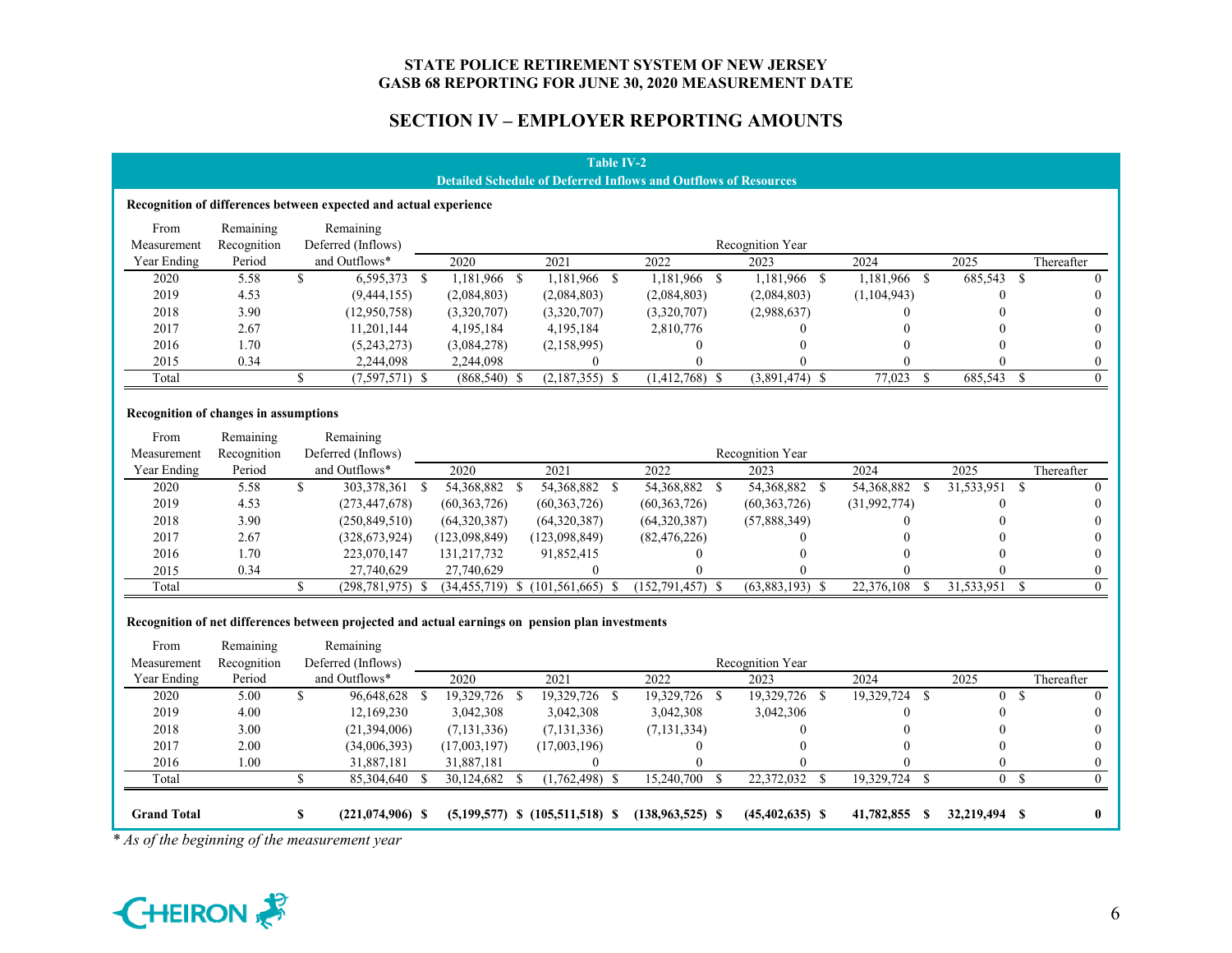# **SECTION IV – EMPLOYER REPORTING AMOUNTS**

The annual pension expense recognized by the State can be calculated two different ways. First, it is the change in the amounts reported on the Statement of Net Position that relate to SPRS and are not attributable to employer contributions. That is, it is the change in NPL plus the changes in deferred outflows and inflows plus employer contributions.

Alternatively, annual pension expense can be calculated by its individual components. While GASB does not require or suggest the organization of the individual components shown in the following table, we believe it helps to understand the level and volatility of pension expense.

First, there are components referred to as operating expenses. These are items directly attributable to the operation of the plan during the measurement year. Service cost less employee contributions represents the increase in employer-provided benefits attributable to the year, and administrative expenses are the cost of operating SPRS for the year.

Second, there are the financing expenses: the interest on the Total Pension Liability less the expected return on assets.

The final category is changes. This category will drive most of the volatility in pension expense from year to year. It includes any changes in benefits made during the year and the recognized amounts due to assumption changes, gains or losses on the TPL, and investment gains or losses.

The following table shows the development of pension expense for the State through both of these methodologies.

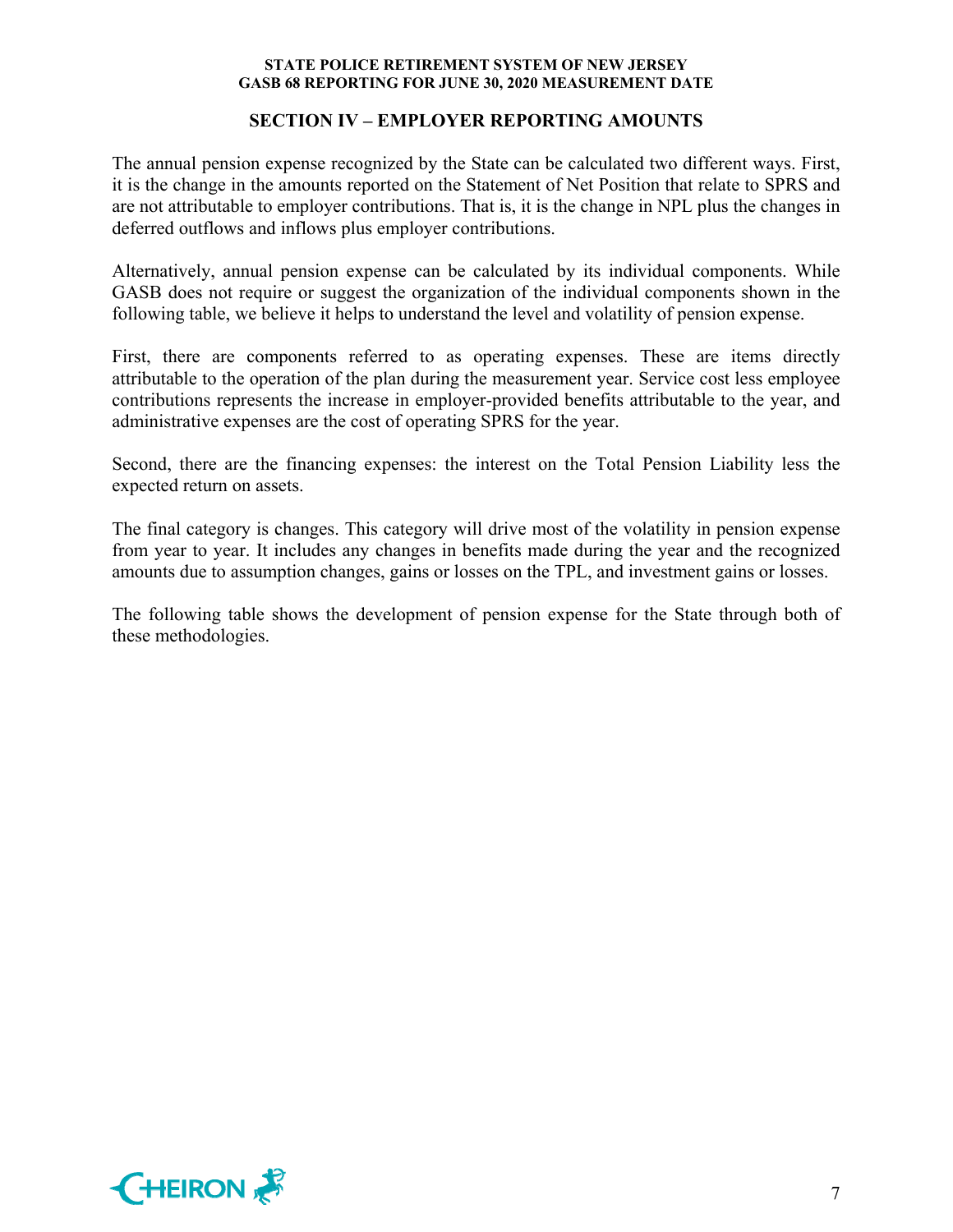# **SECTION IV – EMPLOYER REPORTING AMOUNTS**

| Table IV-3<br><b>Calculation of Pension Expense</b> |                    |                 |                    |                 |  |  |  |
|-----------------------------------------------------|--------------------|-----------------|--------------------|-----------------|--|--|--|
| <b>Measurement Year Ending</b>                      |                    | 2020            |                    | 2019            |  |  |  |
| Change in Net Pension Liability                     | $\mathbf S$        | 489,310,986     | $\mathbf S$        | (231,607,539)   |  |  |  |
| Change in Deferred Outflows                         |                    | (144, 205, 201) |                    | 226, 127, 843   |  |  |  |
| Change in Deferred Inflows                          |                    | (267, 616, 738) |                    | 98,735,829      |  |  |  |
| <b>Employer Contributions</b>                       |                    | 117,911,260     |                    | 98,182,956      |  |  |  |
| <b>Pension Expense</b>                              | $\mathbf S$        | 195,400,307     | $\mathbf S$        | 191,439,089     |  |  |  |
| Pension Expense as % of Payroll                     |                    | 65.97%          |                    | 69.41%          |  |  |  |
| <b>Operating Expenses</b>                           |                    |                 |                    |                 |  |  |  |
| Service cost                                        | $\mathbf S$        | 92,264,920      | $\mathbf S$        | 100,705,109     |  |  |  |
| Employee contributions                              |                    | (24, 292, 258)  |                    | (24, 183, 990)  |  |  |  |
| Administrative expenses                             |                    | 632,762         |                    | 596,137         |  |  |  |
| Total                                               | $\mathbf{\hat{S}}$ | 68,605,424      | $\mathbf S$        | 77,117,256      |  |  |  |
| <b>Financing Expenses</b>                           |                    |                 |                    |                 |  |  |  |
| Interest cost                                       | $\mathbf S$        | 253,377,036     | $\mathbf S$        | 240,494,663     |  |  |  |
| Expected return on assets                           |                    | (121, 382, 576) |                    | (120, 907, 678) |  |  |  |
| Total                                               | $\mathbf{\hat{S}}$ | 131,994,460     | $\mathbf{\hat{S}}$ | 119,586,985     |  |  |  |
| <b>Changes</b>                                      |                    |                 |                    |                 |  |  |  |
| Benefit changes                                     | \$                 | $\Omega$        | $\mathbf S$        | $\theta$        |  |  |  |
| Recognition of assumption changes                   |                    | (34, 455, 719)  |                    | (32, 450, 592)  |  |  |  |
| Recognition of liability gains and losses           |                    | (868, 540)      |                    | 2,305,685       |  |  |  |
| Recognition of investment gains and losses          |                    | 30,124,682      |                    | 24,879,755      |  |  |  |
| Total                                               | $\mathbb{S}$       | (5,199,577)     | \$                 | (5,265,152)     |  |  |  |
| <b>Pension Expense</b>                              | \$                 | 195,400,307     | \$                 | 191,439,089     |  |  |  |

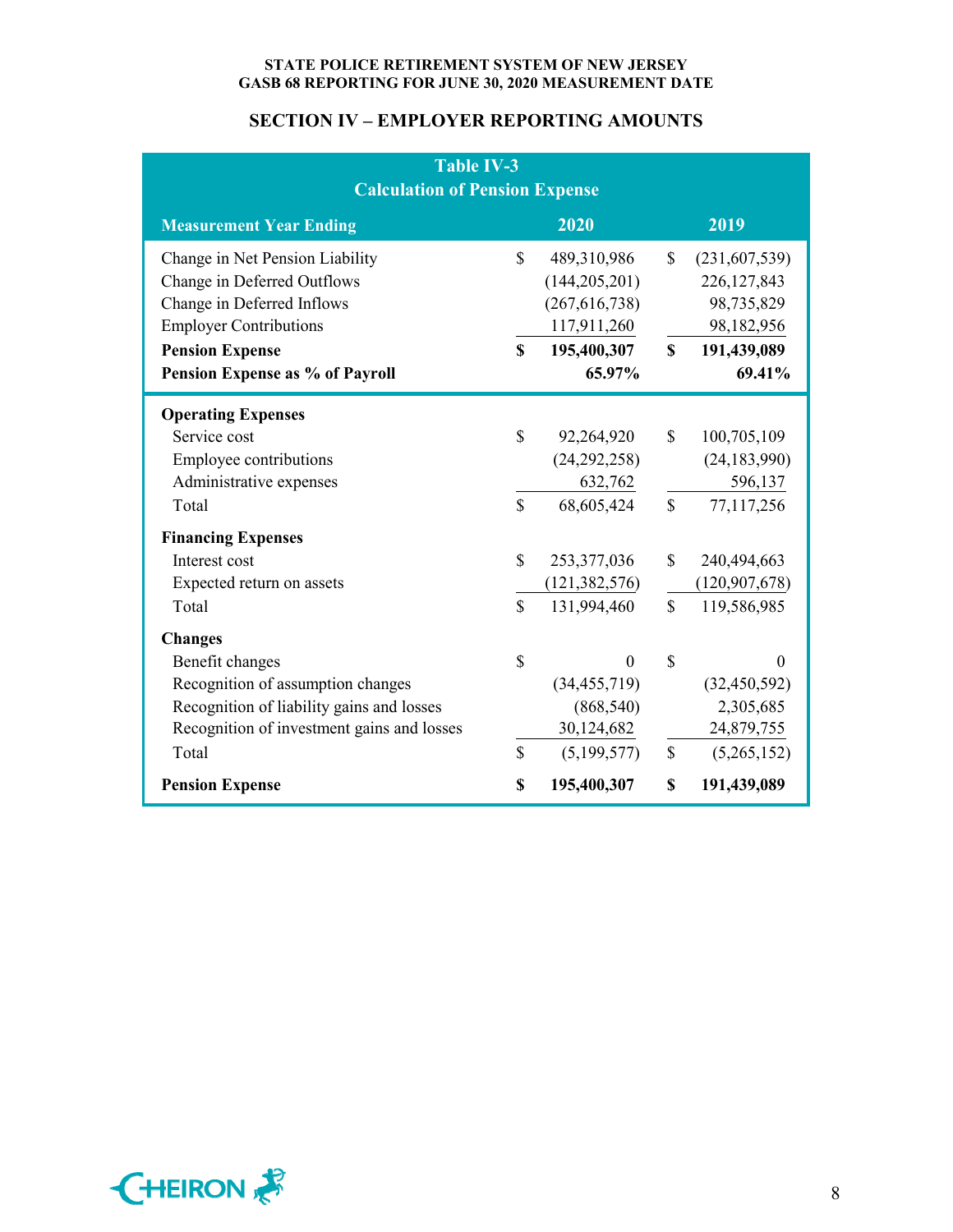# **APPENDIX A – MEMBERSHIP INFORMATION**

| <b>Plan Membership</b>                                                                        |                     |                     |
|-----------------------------------------------------------------------------------------------|---------------------|---------------------|
|                                                                                               | <b>July 1, 2019</b> | <b>July 1, 2018</b> |
| <b>Contributing Actives</b>                                                                   | 2,766               | 2,661               |
| Non-Contributing Actives                                                                      | 54                  | 52                  |
| <b>Terminated Vested</b>                                                                      | $\theta$            | $\theta$            |
| Inactive Receiving Benefits*                                                                  | 3,400               | 3,404               |
| Total                                                                                         | 6,220               | 6,117               |
| <b>Annual Compensation for Contributing Actives</b><br>Annual Retirement Allowances for Those | \$296,189,926       | \$275,790,087       |
| Receiving Benefits                                                                            | \$223,394,278       | \$222,196,734       |

\* QDRO recipients are excluded from the counts

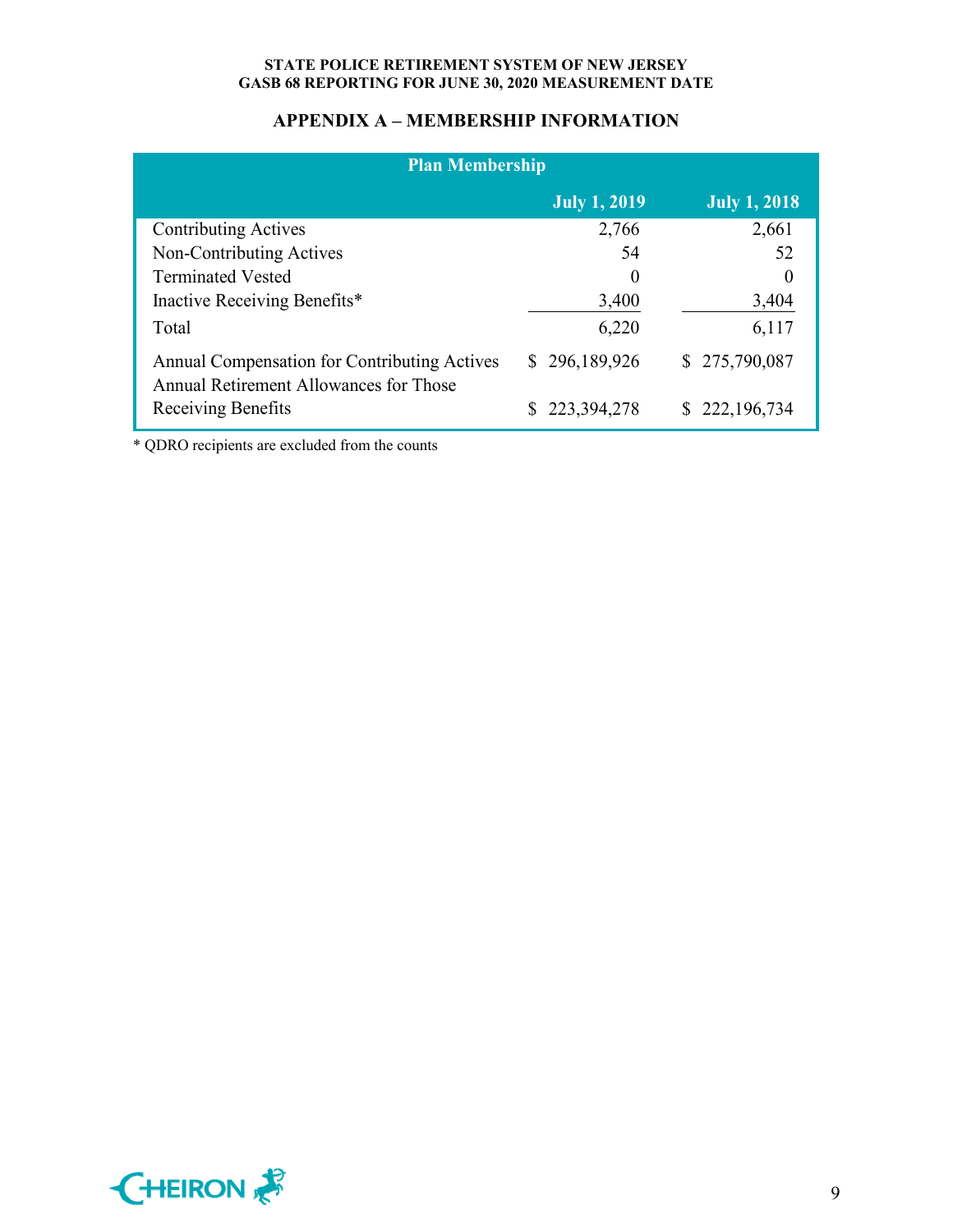# **APPENDIX B – ACTUARIAL ASSUMPTIONS AND METHODS**

# **A. Actuarial Assumptions**

| 1. Investment Rate of<br><b>Return for</b><br>determining<br><b>Actuarially</b><br><b>Determined</b><br><b>Contributions</b> | July 1, 2019 valuation: 7.30% per annum, compounded annually.<br>$\bullet$<br>July 1, 2020 valuation: 7.30% per annum, compounded annually.<br>$\bullet$<br>July 1, 2021 and later valuations: 7.00% per annum, compounded<br>annually. |  |  |  |  |  |  |  |  |  |  |
|------------------------------------------------------------------------------------------------------------------------------|-----------------------------------------------------------------------------------------------------------------------------------------------------------------------------------------------------------------------------------------|--|--|--|--|--|--|--|--|--|--|
| 2. Long-Term Expected<br><b>Rate of Return</b>                                                                               | 7.00% per annum, compounded annually.                                                                                                                                                                                                   |  |  |  |  |  |  |  |  |  |  |
| 3. GASB 67 Effective<br><b>Discount Rate</b>                                                                                 | June 30, 2019: 5.51% per annum, compounded annually.<br>June 30, 2020: 5.00% per annum, compounded annually.<br>$\bullet$                                                                                                               |  |  |  |  |  |  |  |  |  |  |
| 4. Price Inflation                                                                                                           | 2.75% per annum, compounded annually.                                                                                                                                                                                                   |  |  |  |  |  |  |  |  |  |  |
| 5. Wage Inflation                                                                                                            | 3.25% per annum, compounded annually.                                                                                                                                                                                                   |  |  |  |  |  |  |  |  |  |  |
| 6. Cost-of-Living<br>Adjustments (COLAs) included in the data.                                                               | No future COLAs are assumed. Previously granted COLAs are                                                                                                                                                                               |  |  |  |  |  |  |  |  |  |  |
| <b>7. Salary Increases</b>                                                                                                   | Salaries are assumed to increase by 2.95% per year through fiscal year<br>2025 and 3.95% per year for fiscal years 2026 and thereafter.                                                                                                 |  |  |  |  |  |  |  |  |  |  |
|                                                                                                                              | Salary increases are assumed to occur on January 1.                                                                                                                                                                                     |  |  |  |  |  |  |  |  |  |  |
| 8. $401(a)(17)$ Pay Limit                                                                                                    | \$280,000 in 2019 increasing 2.75% per annum, compounded<br>annually.                                                                                                                                                                   |  |  |  |  |  |  |  |  |  |  |
| 9. Social Security Wage<br><b>Base</b>                                                                                       | $$132,900$ in 2019 increasing 3.25% per annum, compounded<br>annually.                                                                                                                                                                  |  |  |  |  |  |  |  |  |  |  |

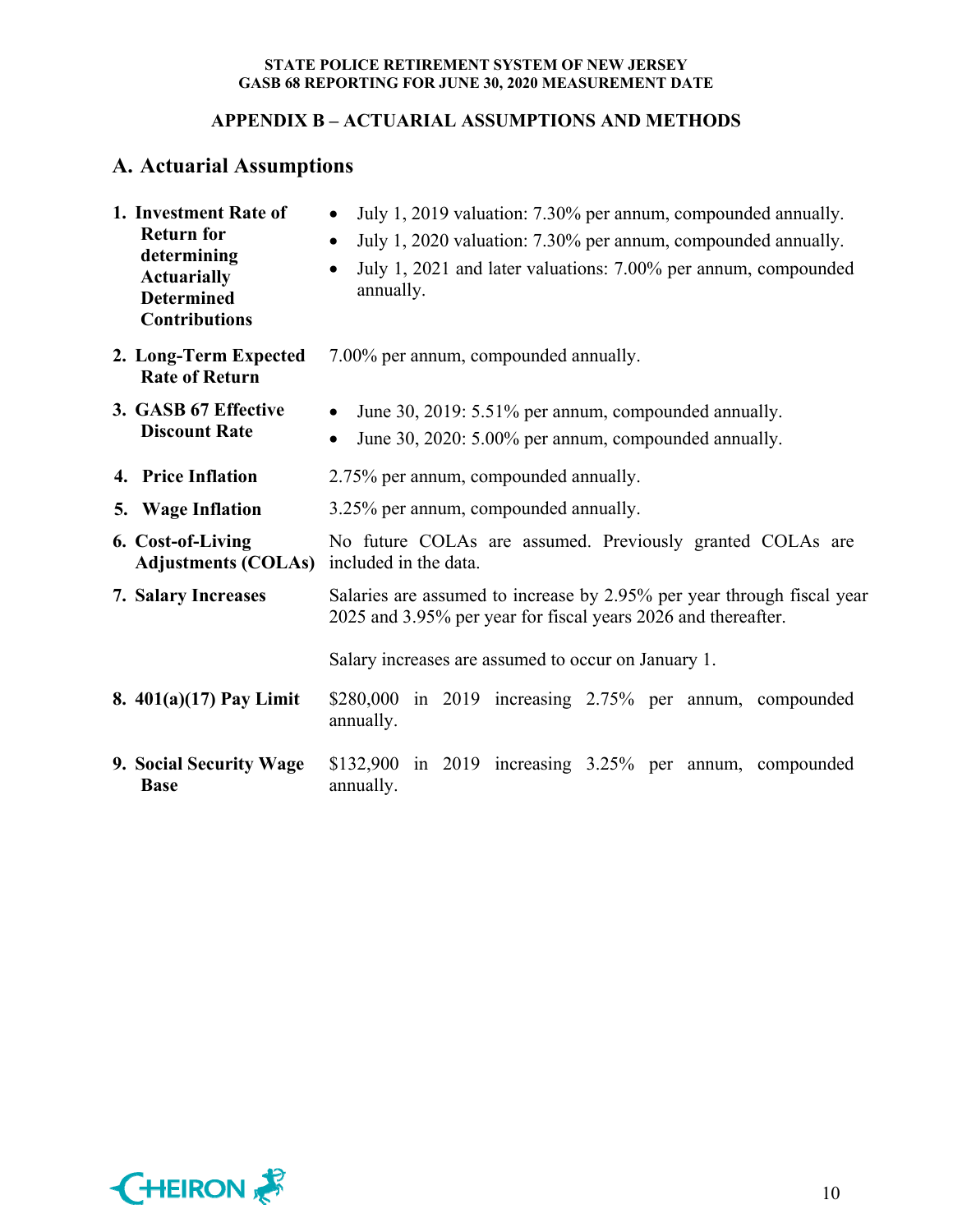# **APPENDIX B – ACTUARIAL ASSUMPTIONS AND METHODS**

|  | 10. Termination |  |
|--|-----------------|--|
|  |                 |  |

**Termination rates are as follows:** 

| <b>Service</b> | <b>Rates</b> |
|----------------|--------------|
| $0 - 3$        | 0.450%       |
| 4              | 0.300        |
| 5              | 0.225        |
| 6              | 0.200        |
| 7              | 0.175        |
| 8              | 0.150        |
| 9              | 0.125        |
| 10             | 0.100        |
| 11-19          | 0.075        |
| 20             | 0.000        |

No termination is assumed after attainment of retirement eligibility.

All members with 10 or more years of service at termination are assumed to elect a deferred retirement benefit.

**11. Disability Representative disability rates are as follows:** 

| Age | Ordinary<br><b>Disability</b> | <b>Accidental</b><br><b>Disability</b> |
|-----|-------------------------------|----------------------------------------|
| 20  | 0.027%                        | 0.015%                                 |
| 25  | 0.041                         | 0.025                                  |
| 30  | 0.061                         | 0.053                                  |
| 35  | 0.169                         | 0.194                                  |
| 40  | 0.172                         | 0.208                                  |
| 45  | 0.218                         | 0.214                                  |
| 50  | 0.375                         | 0.220                                  |
| 54  | 0.505                         | 0.295                                  |

No ordinary disability is assumed prior to attainment of ordinary disability retirement eligibility at four years of service or after attainment of special retirement eligibility at 25 years of service.

Accidental disability rates apply at all ages until the mandatory retirement age of 55.

Members retiring under the ordinary disability decrement with 20 or more years of service are assumed to receive the involuntary disability retirement benefit.

Members are assumed to receive the greater of the applicable disability benefit or the service or special retirement benefit, depending on eligibility.

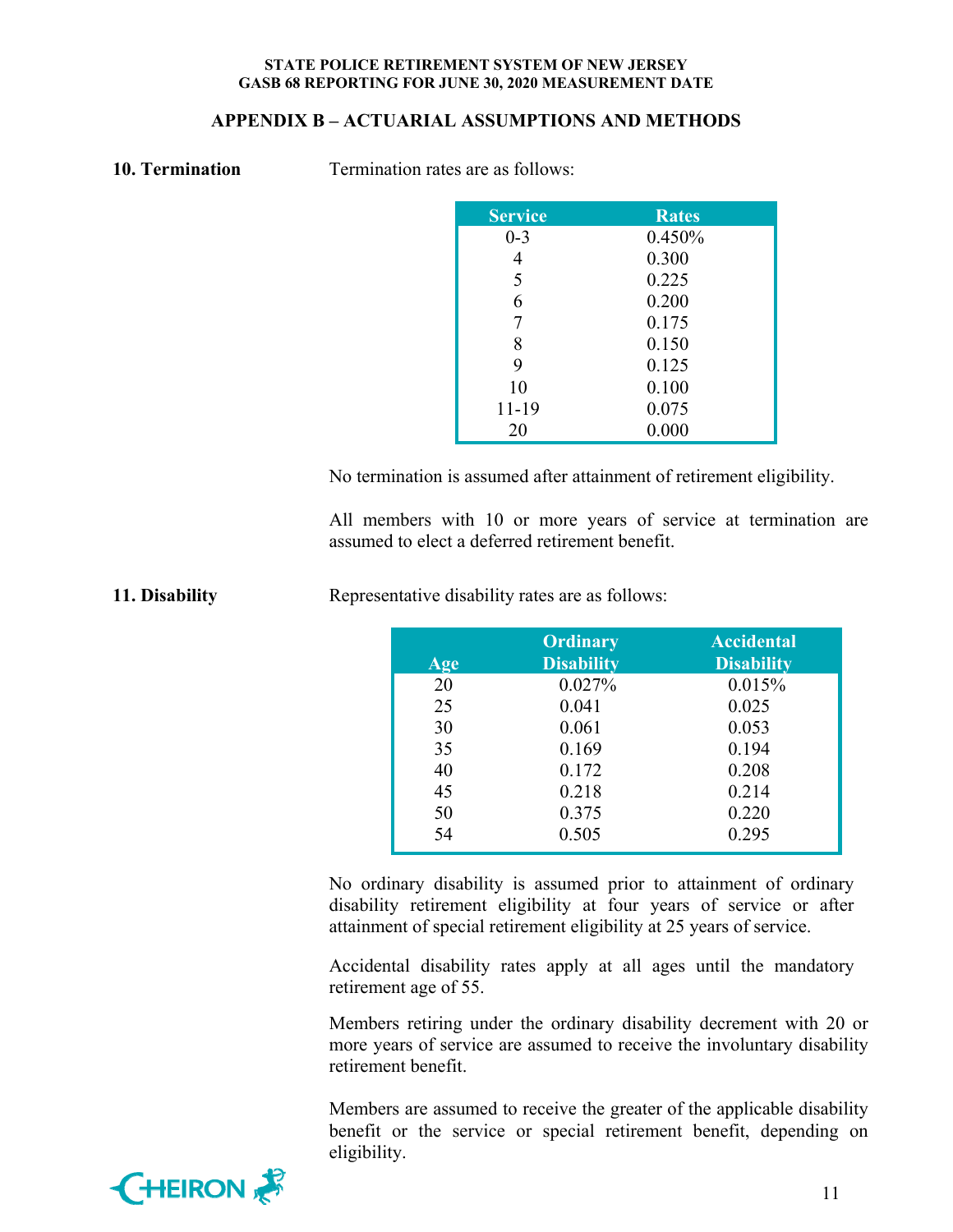### **APPENDIX B – ACTUARIAL ASSUMPTIONS AND METHODS**

# **12. Mortality** Pre-Retirement: The Pub-2010 Public Safety Above-Median Income Employee mortality table [*PubS-2010(A) Employee*] as published by the Society of Actuaries (SOA), unadjusted, and with future improvement from the base year of 2010 on a generational basis. For purposes of calculating projected cash flows used to determine the GASB discount rate, mortality improvement is based on SOA's Scale MP-2018. Upon direction from the DPB, for purposes of calculating the Total Pension Liability, mortality improvement is based on SOA's Scale MP-2020.

35% of the deaths are assumed to be accidental.

For purposes of pre-retirement accidental death benefits based on Adjusted Final Compensation, the benefit is assumed to increase at the same rate as active salaries.

Healthy Retirees (Healthy Annuitants): The Pub-2010 Public Safety Above-Median Income Healthy Retiree mortality table [*PubS-2010(A) Healthy Retiree*] as published by the SOA, unadjusted, and with future improvement from the base year of 2010 on a generational basis. For purposes of calculating projected cash flows used to determine the GASB discount rate, mortality improvement is based on SOA's Scale MP-2018. Upon direction from the DPB, for purposes of calculating the Total Pension Liability, mortality improvement is based on SOA's Scale MP-2020.

Beneficiaries (Contingent Annuitants): The Pub-2010 General Above-Median Income Healthy Retiree mortality table [*PubG-2010(A) Healthy Retiree*] as published by the SOA, unadjusted, and with future improvement from the base year of 2010 on a generational basis. For purposes of calculating projected cash flows used to determine the GASB discount rate, mortality improvement is based on SOA's Scale MP-2018. Upon direction from the DPB, for purposes of calculating the Total Pension Liability, mortality improvement is based on SOA's Scale MP-2020.

Disabled Mortality (Disabled Annuitants): The Pub-2010 Public Safety Disabled Retiree mortality table [*PubS-2010 Disabled Retiree*] as published by the Society of Actuaries, unadjusted, and with future improvement from the base year of 2010 on a generational basis. For purposes of calculating projected cash flows used to determine the GASB discount rate, mortality improvement is based on SOA's Scale MP-2018. Upon direction from the DPB, for purposes of calculating the Total Pension Liability, mortality improvement is based on SOA's Scale MP-2020.

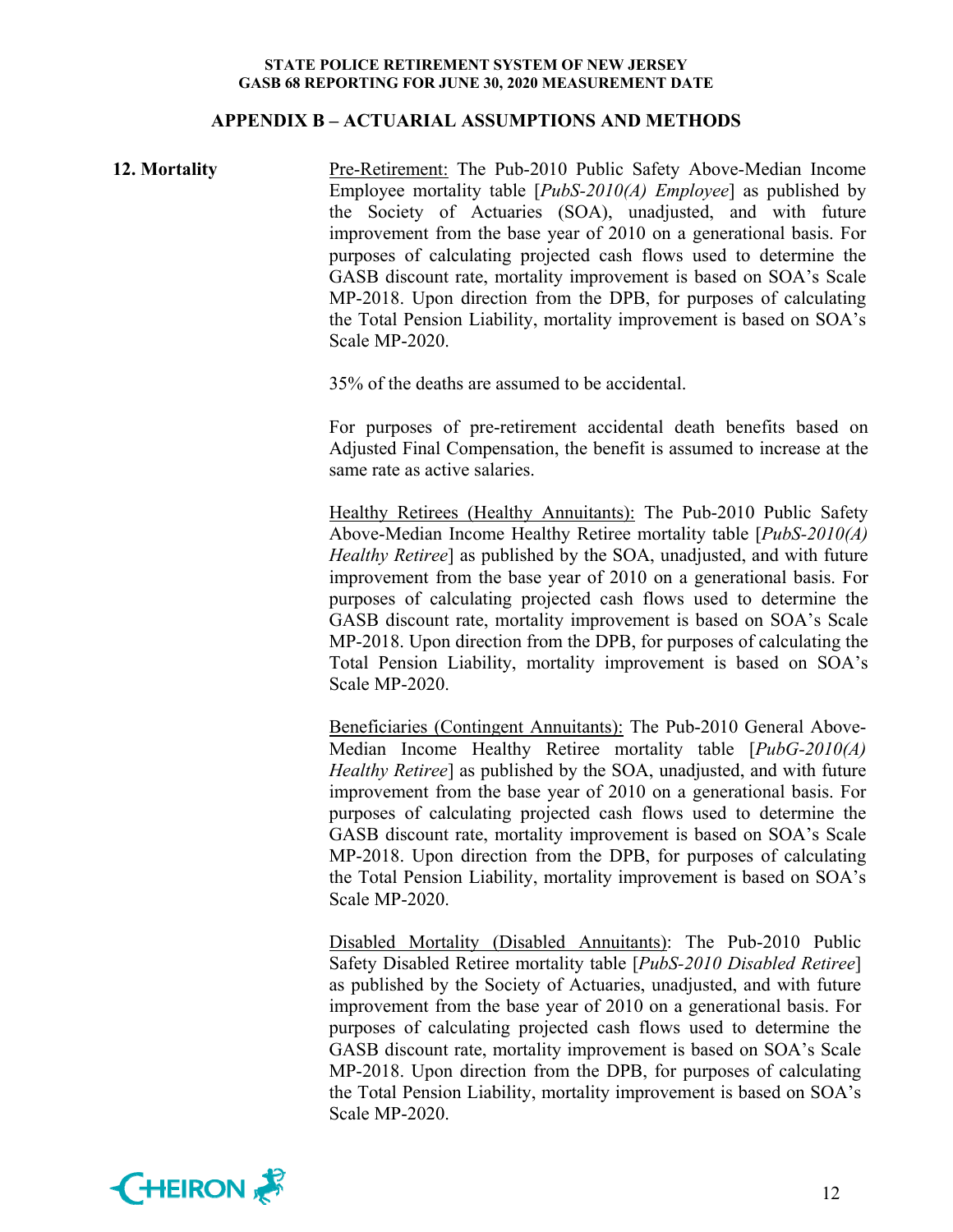# **APPENDIX B – ACTUARIAL ASSUMPTIONS AND METHODS**

| 13. Retirement | F٥ |
|----------------|----|
|                |    |

**13. b. 13. p** is those with 24 years of service or less: 0.50%

For those with 25 years of service:

| Age           | <b>Rates</b> |
|---------------|--------------|
| 48 or younger | 25.00%       |
| 49-54         | 50.00        |

For those with 26 or more years of service: 35.00%

Mandatory retirement at age 55.

**14. Family Composition Assumptions**  For members not currently in receipt, 83.3% of members are assumed married to spouses of the opposite sex. Males are assumed to be three years older than females.

> For purposes of the post-retirement death benefit for members currently in receipt, beneficiary status is based on the beneficiary allowance reported. If no beneficiary date of birth is provided, the beneficiary is assumed to be the member's spouse of the opposite sex with males assumed to be three years older than females.

No additional dependent children or parents are assumed.

For current dependents receiving a pre-retirement accidental death benefit, those under age 24 are assumed to receive a benefit until age 24 while those over age 24 are assumed to receive a benefit for the remainder of their lifetime.

For current dependents receiving a benefit other than a pre-retirement accidental death benefit, those under age 18 are assumed to receive a benefit until age 18 while those over age 18 are assumed to receive a benefit for the remainder of their lifetime.

**15. Data** Information provided by the prior actuary was relied upon for the purposes of setting the status of and valuing non-contributing active records.

> For current beneficiaries with missing data, reasonable assumptions were made based on the information available in prior years.

> Inactives receiving benefits according to the 2018 data but omitted from the 2019 data are assumed to have died without a beneficiary.

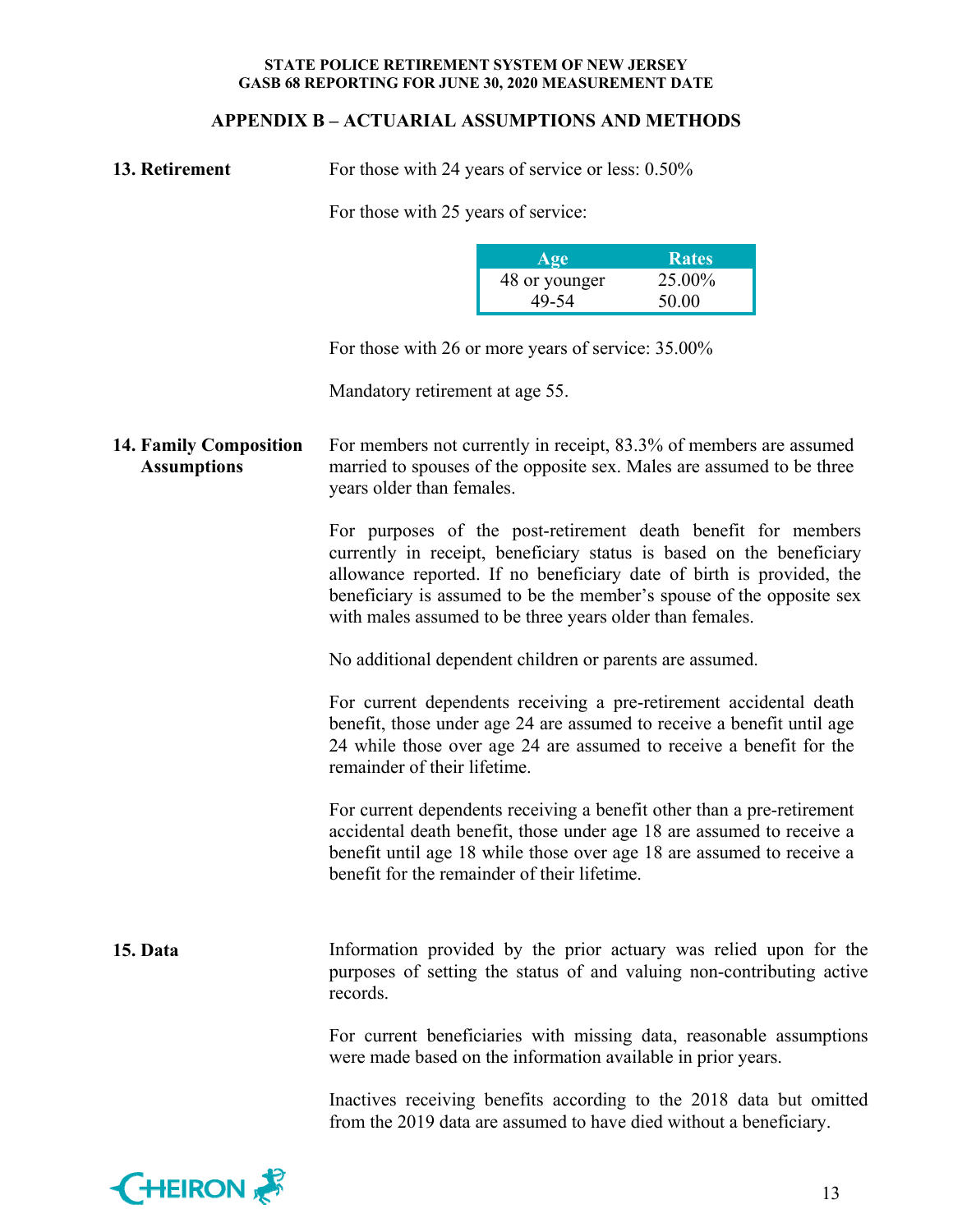# **APPENDIX B – ACTUARIAL ASSUMPTIONS AND METHODS**

| <b>16. Rationale for</b><br><b>Assumptions</b>                      | The demographic assumptions used in this report reflect the results of<br>the July 1, $2014 -$ June 30, 2018 Experience Study, approved by the<br>Board of Trustees on January 28, 2020. The investment return<br>assumption was recommended by the State Treasurer. The MP-2020<br>mortality improvement scale was used to calculate the Total Pension<br>Liability upon direction from the DPB.                                                                                                                                                                                                                           |
|---------------------------------------------------------------------|-----------------------------------------------------------------------------------------------------------------------------------------------------------------------------------------------------------------------------------------------------------------------------------------------------------------------------------------------------------------------------------------------------------------------------------------------------------------------------------------------------------------------------------------------------------------------------------------------------------------------------|
| <b>17. Projection Basis</b>                                         | This report includes projections of future assets, benefit payments and<br>contributions for the purpose of determining the GASB 67 discount<br>rate.                                                                                                                                                                                                                                                                                                                                                                                                                                                                       |
|                                                                     | The projections are based on the census data as of July 1, 2019 and the<br>financial information as of June 30, 2020. The projections assume<br>continuation of the plan provisions and actuarial assumptions in effect<br>as of July 1, 2019 and do not reflect the impact of any changes in<br>benefits or actuarial assumptions that may be adopted after July 1, 2020<br>unless otherwise indicated. While the assumptions individually are<br>reasonable for the underlying valuation that supports the projections,<br>specifically for projection purposes, they are also considered reasonable<br>in the aggregate. |
|                                                                     | The projections assume that all future assumptions are met except<br>where indicated with respect to future investment returns and<br>demographic assumptions.                                                                                                                                                                                                                                                                                                                                                                                                                                                              |
| 18. Changes in<br><b>Assumptions Since</b><br><b>Last Valuation</b> | The mortality improvement scale used to calculate the Total Pension<br>Liability was updated from the MP-2019 scale to the MP-2020 scale<br>upon direction from the DPB.                                                                                                                                                                                                                                                                                                                                                                                                                                                    |
|                                                                     | The GASB 67 effective discount rate has been updated in accordance<br>with the method prescribed by GASB Statement No. 67.                                                                                                                                                                                                                                                                                                                                                                                                                                                                                                  |

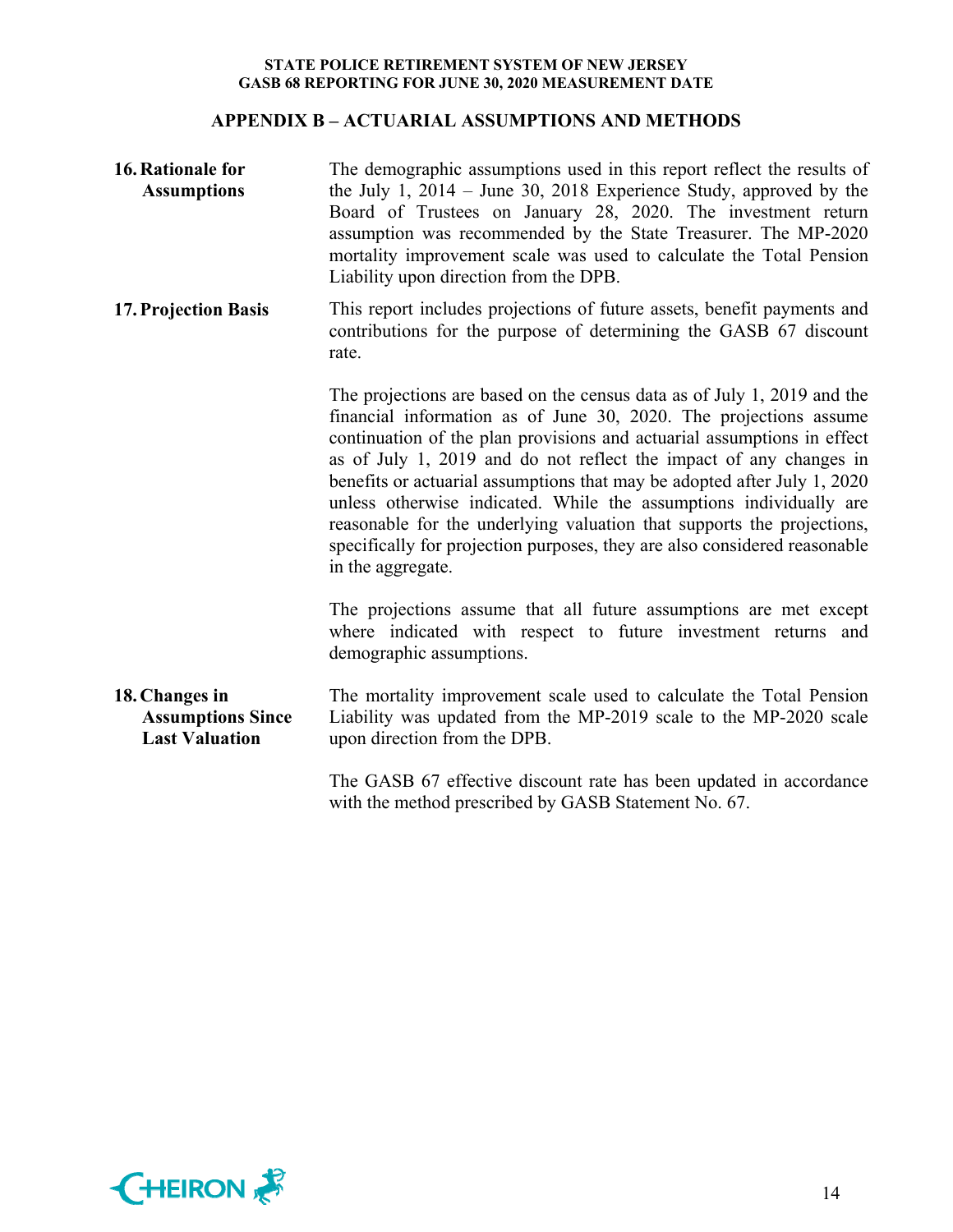# **APPENDIX B – ACTUARIAL ASSUMPTIONS AND METHODS**

# **B. Actuarial Methods**

The actuarial methods used for determining State contributions are described as follows.

# **1. Actuarial Cost Method**

The actuarial cost method for funding calculations is the Projected Unit Credit Cost Method.

The actuarial liability is calculated as the actuarial present value of the projected benefits linearly allocated to periods prior to the valuation year based on service. The unfunded actuarial liability is the actuarial liability on the valuation date less the actuarial value of assets.

In accordance with Chapter 78, P.L. 2011:

- Beginning with the July 1, 2010 actuarial valuation, the accrued liability contribution shall be computed so that if the contribution is paid annually in level dollars, it will amortize the unfunded accrued liability over an open 30 year period.
- Beginning with the July 1, 2019 actuarial valuation, the accrued liability contribution shall be computed so that if the contribution is paid annually in level dollars, it will amortize the unfunded accrued liability over a closed 30 year period (i.e., for each subsequent actuarial valuation the amortization period shall decrease by one year).
- Beginning with the July 1, 2029 actuarial valuation, when the remaining amortization period reaches 20 years, any increase or decrease in the unfunded accrued liability as a result of actuarial losses or gains for subsequent valuation years shall serve to increase or decrease, respectively, the amortization period for the unfunded accrued liability, unless an increase in the amortization period will cause it to exceed 20 years. If an increase in the amortization period as a result of actuarial losses for a valuation year would exceed 20 years, the accrued liability contribution shall be computed for the valuation year using a 20 year amortization period.

To the extent that the amortization period remains an open period in future years and depending upon the specific circumstances, it should be noted that in the absence of emerging actuarial gains or contributions made in excess of the actuarially determined contribution, any existing unfunded accrued liability may not be fully amortized in the future.

# **2. Asset Valuation Method**

For the purposes of determining contribution rates, an actuarial value of assets is used that dampens the volatility in the market value of assets, resulting in a smoother pattern of contributions.

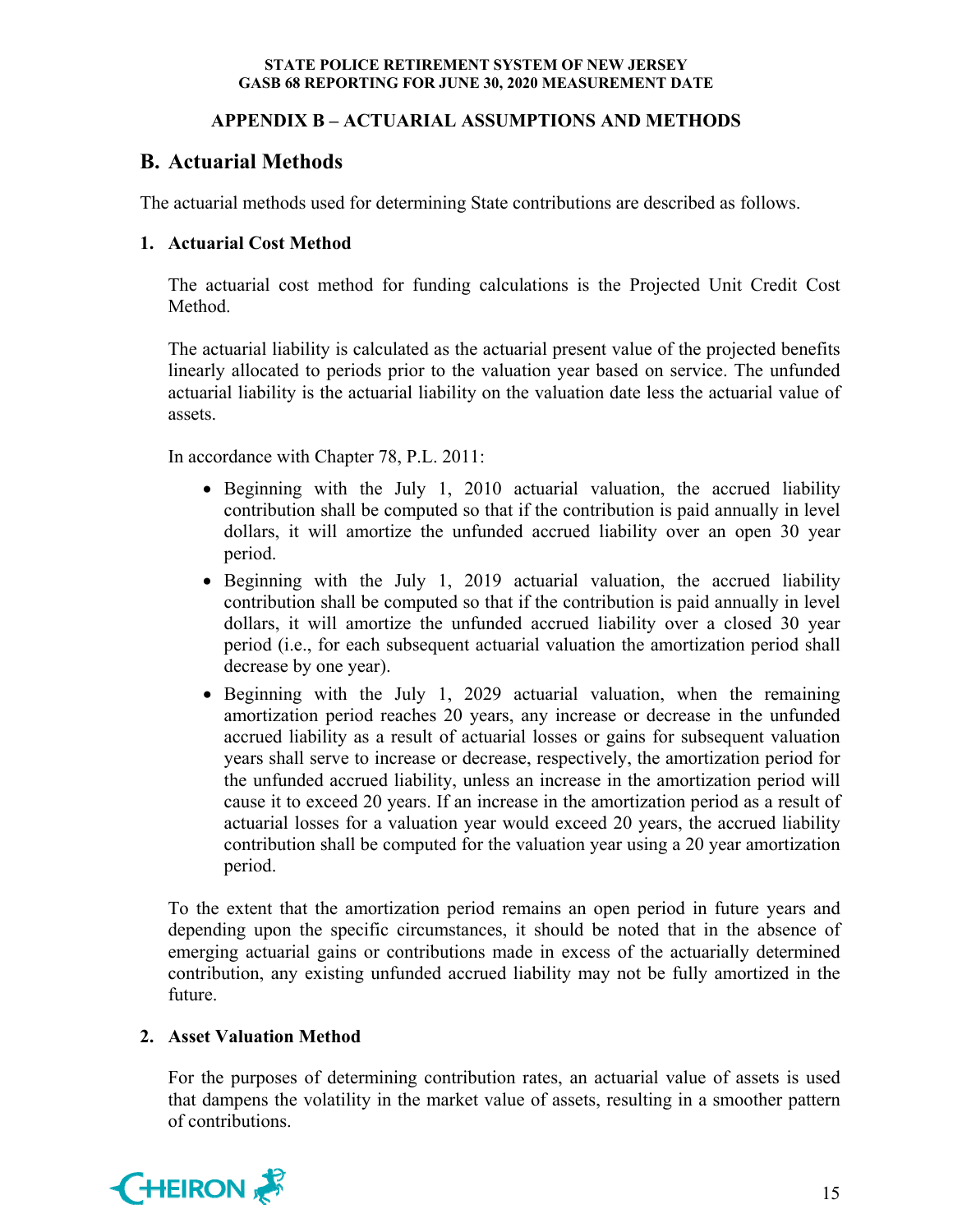# **APPENDIX B – ACTUARIAL ASSUMPTIONS AND METHODS**

The actuarial value of assets is adjusted to reflect actual contributions, benefit payments and administrative expenses and an assumed return on the previous year's assets and the current year's cash flow at the prior year's actuarial valuation interest rate, with a further adjustment to reflect 20% of the difference between the resulting value and the actual market value of Plan assets.

# **3. State Contribution Payable Dates**

Chapter 83, P.L. 2016 requires the State to make the required pension contributions on a quarterly basis in each fiscal year according to the following schedule: at least 25% by September 30, at least 50% by December 31, at least 75% by March 31, and at least 100% by June 30. As such, contributions are assumed to be made on a quarterly basis.

# **4. Valuation Software**

Cheiron utilizes ProVal, an actuarial valuation software leased from Winklevoss Technologies (WinTech) to calculate liabilities and project benefit payments. We have relied on WinTech as the developer of ProVal. We have reviewed ProVal and have a basic understanding of it and have used ProVal in accordance with its original intended purpose. We have not identified any material inconsistencies in assumptions or output of ProVal that would affect this actuarial valuation.

# **5. Changes in Methods Since the Last Valuation**

None.

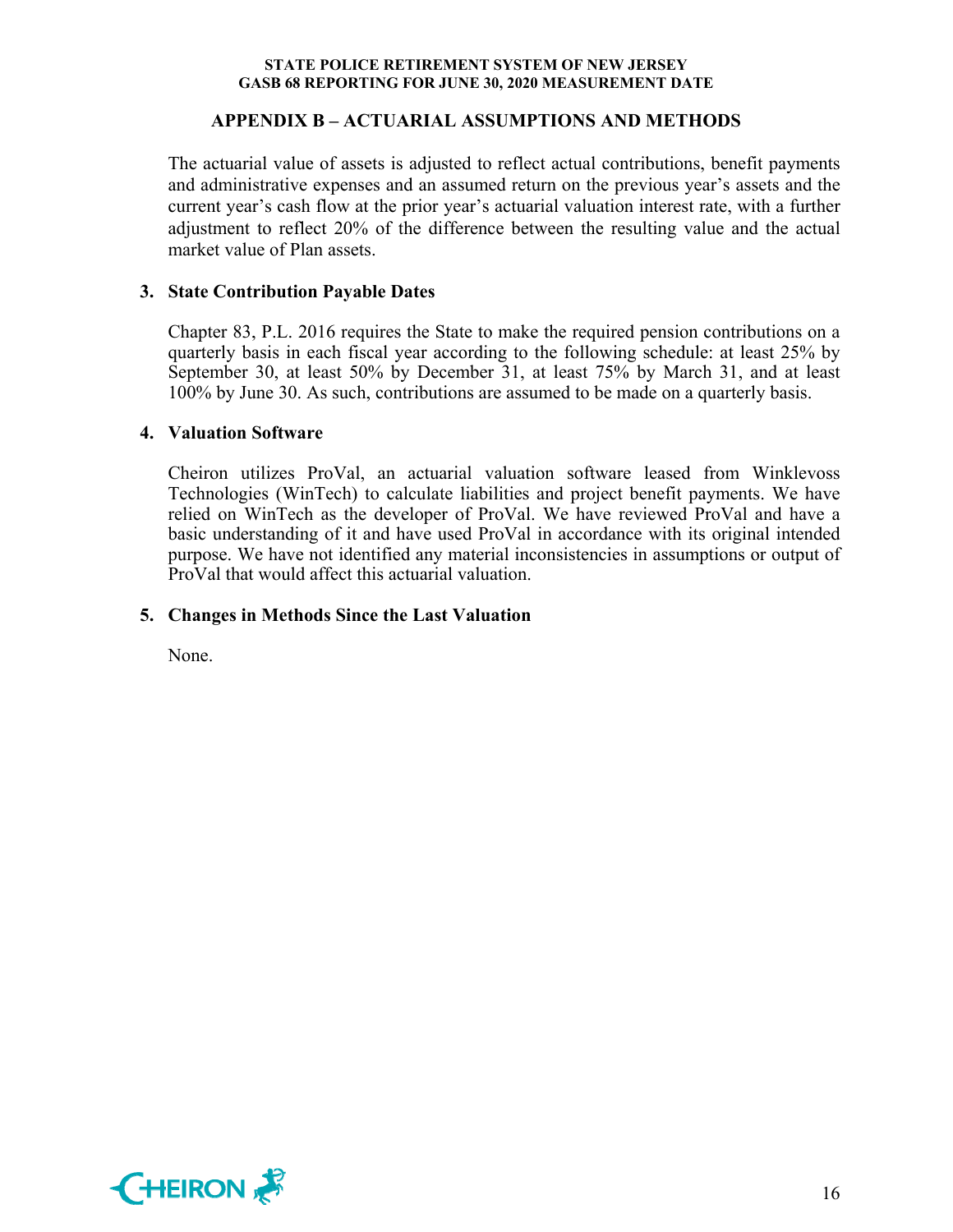# **APPENDIX C – SUMMARY OF PLAN PROVISIONS**

This summary of Plan provisions provides an overview of the major provisions of the SPRS used in the actuarial valuation. It is not intended to replace the more precise language of the NJ State Statutes, Title 53, Chapter 5A, and if there is any difference between the description of the plan herein and the actual language in the NJ State Statutes, the NJ State Statutes will govern.

# **1. Eligibility of Membership**

All members of the former State Police and Benevolent Fund and full-time commissioned officers, non-commissioned officers or troopers of the Division of State Police. Membership is a condition of employment.

- a) Tier 1 Member: Any member hired on or before May 21, 2010.
- b) Tier 2 Member: Any member hired after May 21, 2010.

# **2. Plan Year**

The 12-month period beginning on July 1 and ending on June 30.

# **3. Service Credit**

Service rendered while a member as described above.

# **4. Credited Service**

A year is credited for each year of service as an officer or trooper in the State Police.

# **5. Compensation**

Base salary in accordance with established salary policies of the state for all employees in the same position. Compensation does not include individual salary adjustments granted primarily in anticipation of the retirement or for temporary or extracurricular duties beyond the regular work day or shift. Effective June 30, 1996, Chapter 113, P. L. 1997 provided that the amount of compensation used for employer and member contributions and benefits under the program cannot exceed the compensation limitation of Section  $401(a)(17)$  of the Internal Revenue Code. Chapter 1, P. L. 2010 provides that for members hired on or after May 22, 2010, the amount of compensation used for employer and member contributions and benefits under the System cannot exceed the annual maximum wage contribution base for Social Security, pursuant to the Federal Insurance Contributions Act.

# **6. Final Compensation**

Average compensation received by the member in the last 12 months of credited service preceding retirement or death. Such term includes the value of the member's maintenance allowance for the same period. Chapter 1, P. L. 2010 provides that for members hired on or after May 22, 2010, Final Compensation means the average annual compensation for service for which contributions are made during any three fiscal years of membership providing the largest possible benefit to the member or the member's beneficiary.

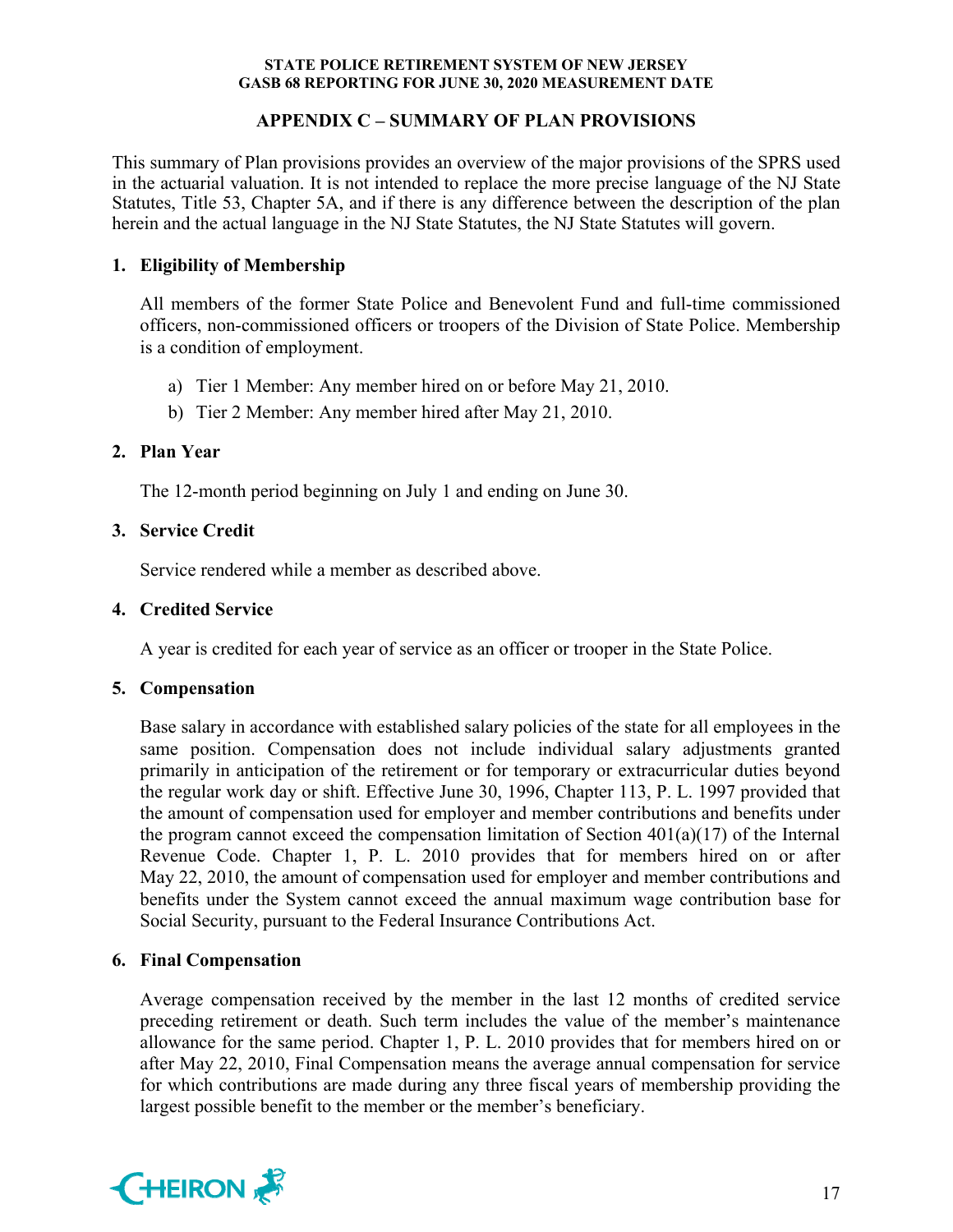# **APPENDIX C – SUMMARY OF PLAN PROVISIONS**

# **7. Aggregate Contributions**

The sum of all amounts deducted from the compensation of a member or contributed by him or on his behalf.

# **8. Member Contributions**

Each member contributes 9.0% of base salary. For contribution purposes, compensation does not include overtime, bonuses, maintenance or any adjustments before retirement.

# **9. Adjusted Final Compensation**

For purposes of the pre-retirement accidental death benefit, the amount of compensation or compensation as adjusted, as the case may be, increased by the same percentage increase which is applied in any adjustments of the compensation schedule of active members after the member's death and before the date on which the deceased member of the retirement system would have accrued 25 years of service under an assumption of continuous service, at which time that amount will become fixed. Adjustments to compensation or adjusted compensation shall take effect at the same time as any adjustments in the compensation schedule of active members.

# **10. Benefits**

# **a) Service and Special Retirement:**

Mandatory retirement at age 55. Voluntary retirement prior to age 55.

(1) Service Retirement: 20 years of service credit, or members as of August 29, 1985 who would not have 20 years of service credit at age 55.

Benefit is an annual retirement allowance equal to 50% of final compensation.

(2) Special Retirement: 25 years of service credit.

Benefit is an annual retirement allowance equal to 65% of final compensation, plus 1% for each year of service credit in excess of 25 years, to a maximum of 70% of final compensation.

(3) Members as of August 29, 1985 who would have 20 years of service credit but not 25 years at age 55.

Benefit is an annual retirement allowance equal to 50% of final compensation, plus 3% for each year of service credit in excess of 20 years.

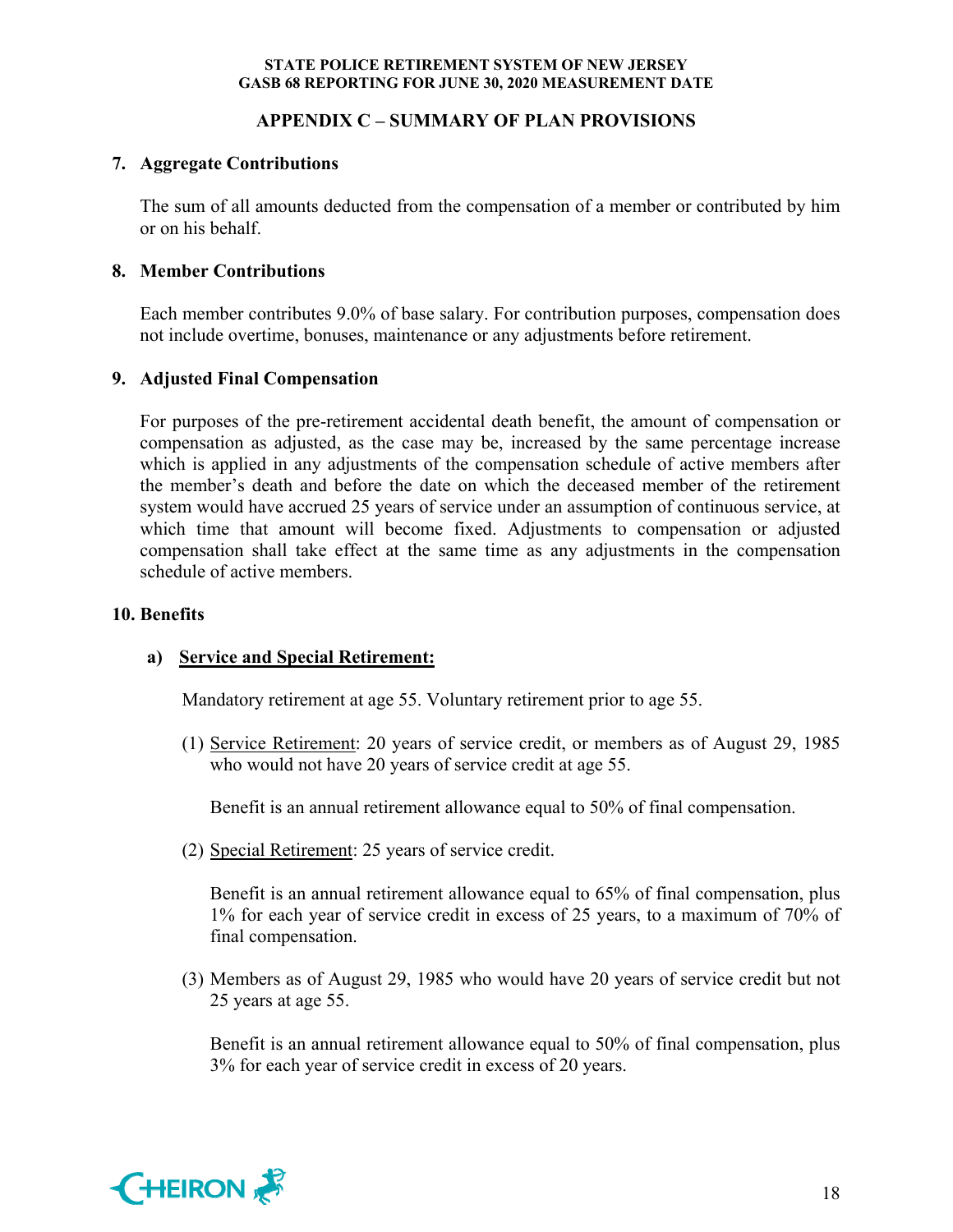# **APPENDIX C – SUMMARY OF PLAN PROVISIONS**

# **b) Deferred Retirement:**

Termination of service prior to age 55 with 10 years of service credit.

Benefit is either a refund of aggregate contributions, or a deferred life annuity beginning at age 55 equal to 2% of final compensation for each year of service credit up to 25 years.

For members who die during the deferral period, the benefit is a return of aggregate contributions.

# **c) Non-Vested Termination:**

Termination of service prior to age 55 and less than 10 years of service credit.

Benefit is a return of aggregate contributions.

# **d) Death Benefits**

- (1) Ordinary Death Before Retirement: Death of an active member of the plan. Benefit is equal to:
	- a) Lump sum payment equal to 350% of final compensation, also known as the noncontributory group life insurance benefit, plus
	- b) Spousal life annuity of 50% of final compensation payable until spouse's death or remarriage. If there is no surviving spouse, or upon death or remarriage, 50% of final compensation payable to surviving children in equal shares. If there is no surviving spouse or dependent child(ren), 25% (40%) of final compensation to one (two) dependent parent(s). If there is no surviving spouse, dependent child(ren) or parent(s), the benefit is a refund of accumulated contributions.
- (2) Accidental Death Before Retirement: Death of an active member of the plan resulting during performance of duties. Benefit is equal to:
	- a) Lump sum payment equal to 350% of final compensation, also known as the noncontributory group life insurance benefit, plus
	- b) Spousal life annuity of 70% of final compensation or adjusted final compensation (if appropriate) payable until spouse's death. If there is no surviving spouse, or upon death of the surviving spouse, 70% of final compensation or adjusted final compensation (if appropriate) payable to surviving children in equal shares. If there is no surviving spouse or dependent children, 25% (40%) of final compensation or adjusted final compensation (if appropriate) to one (two) dependent parents. If there is no surviving spouse, dependent child(ren) or parent(s), the benefit is a refund of accumulated contributions.

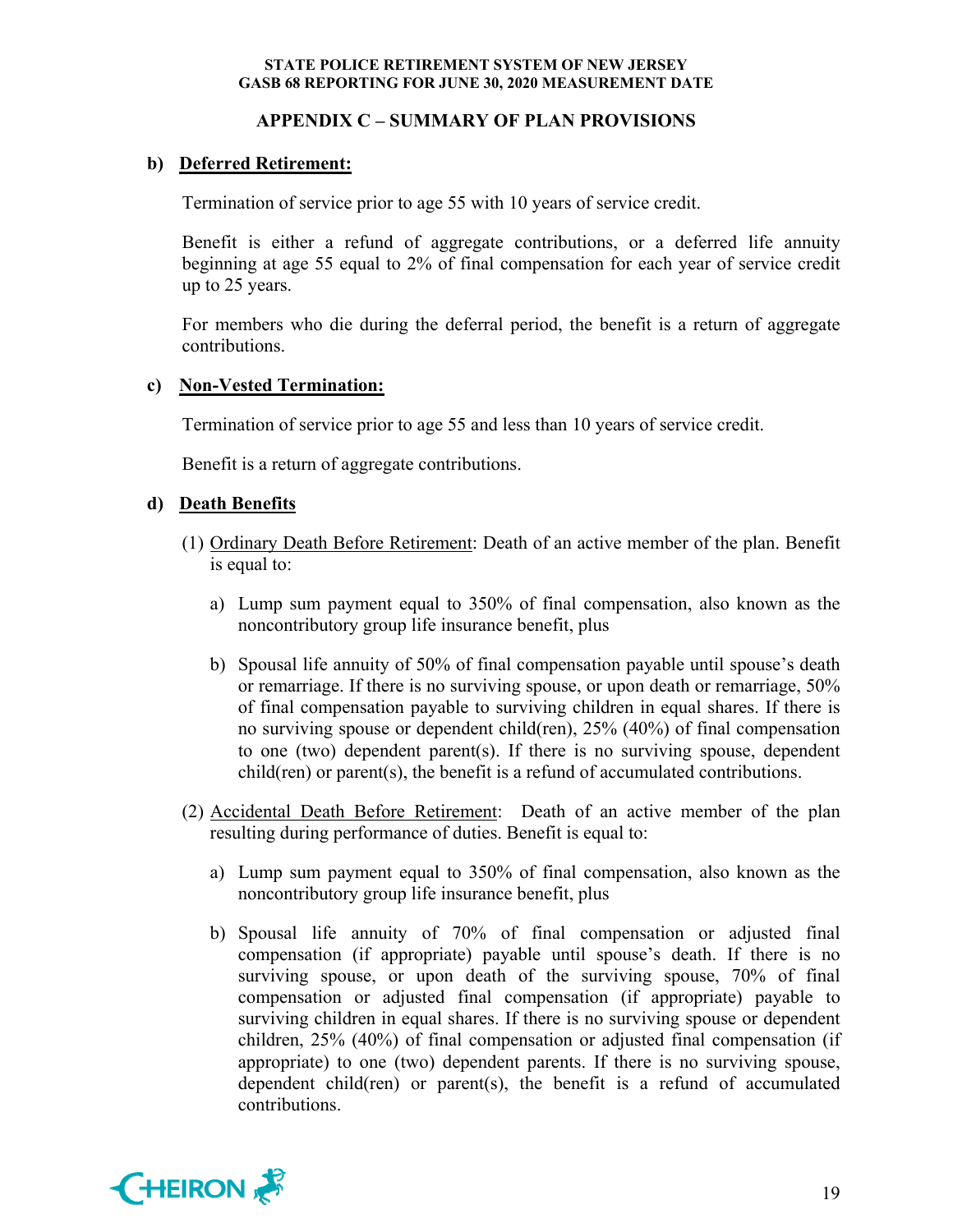# **APPENDIX C – SUMMARY OF PLAN PROVISIONS**

- (3) Death After Retirement: Death of a retired member of the plan. Benefit is equal to:
	- a) Lump sum payment equal to 50% of final compensation for a member retired under service, special or deferred retirement. For a member receiving a disability benefit, lump sum payment of 350% of final compensation if death occurs prior to age 55 and 50% of final compensation if death occurs after age 55. This benefit is also known as the noncontributory group life insurance benefit, plus
	- b) Spousal life annuity of 50% of final compensation payable until spouse's death or remarriage. If there is no surviving spouse, or upon death or remarriage, a total of 20% (35%, 50%) of final compensation payable to one (two, three or more) dependent child(ren). Previously granted COLAs also apply.

# **e) Disability Retirement**

(1) Ordinary Disability Retirement: Four years of service credit and mentally or physically incapacitated for the performance of his usual duty and of any other available duty in the Division of State Police and such incapacity is likely to be permanent.

Benefit is an immediate life annuity equal to the greater of:

- a) 40% of final compensation, or
- b) 1.5% of final compensation for each year of service credit.
- (2) Involuntary Ordinary Disability Retirement: Ordinary Disability Retirement applied for by the employer.

Benefit is an immediate life annuity equal to:

- a) For members with 20 years of service credit but less than 25 years, 50% of final compensation plus 3% of final compensation for each year of service credit in excess of 20 years, to a maximum of 65% of final compensation.
- b) For all other members, the Ordinary Disability benefit.
- (3) Accidental Disability Retirement: Totally and permanently disabled as a direct result of a traumatic event occurring during and as a result of his regular or assigned duties and such member is mentally or physically incapacitated for the performance of his usual duties in the Division of State Police. Under certain conditions, regular or assigned duties may include the World Trade Center (WTC) rescue, recovery, or cleanup operations between September 11, 2001 and October 11, 2011. For such members who participated in the WTC rescue, recovery, or cleanup operations, the total and permanent disability may occur after retirement on a service retirement or an ordinary disability retirement.

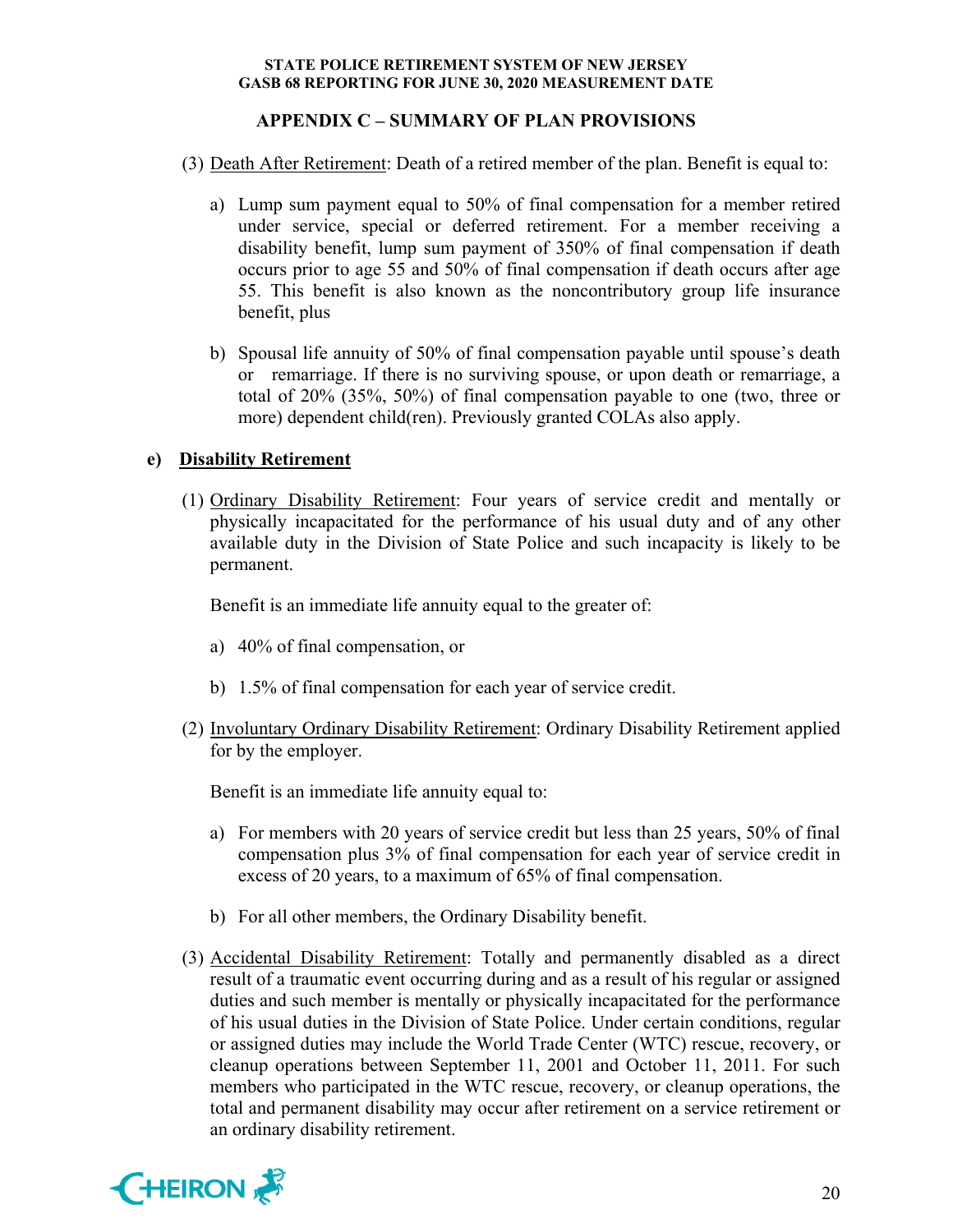### **APPENDIX C – SUMMARY OF PLAN PROVISIONS**

Benefit is an immediate life annuity equal to 2/3 of annual rate of compensation, including the maintenance allowance, at the time of the traumatic event or retirement, whichever is greater.

### **11. Forms of Payment**

No optional forms of payment available.

### **12. Changes in Plan Provisions Since Last Valuation**

Chapter 157, P.L. 2019 expanded the definition of regular or assigned duties for purposes of accidental disability retirement to include World Trade Center (WTC) rescue, recovery, or cleanup operations between September 11, 2001 and October 11, 2011 under certain conditions. For such members who participated in the WTC rescue, recovery, or cleanup operations, the total and permanent disability may occur after retirement on a service retirement or an ordinary disability retirement.

Chapter 305, P.L. 2019 increased the benefit for a surviving child in the event of ordinary death while in active service. Previously, if there was no surviving spouse, or upon the surviving spouse's death or remarriage, a total of 20% (35%, 50%) of final compensation was payable to one (two, three or more) dependent child(ren). Under Chapter 305, if there is no surviving spouse, or upon the surviving spouse's death or remarriage, 50% of final compensation is payable to surviving children in equal shares.

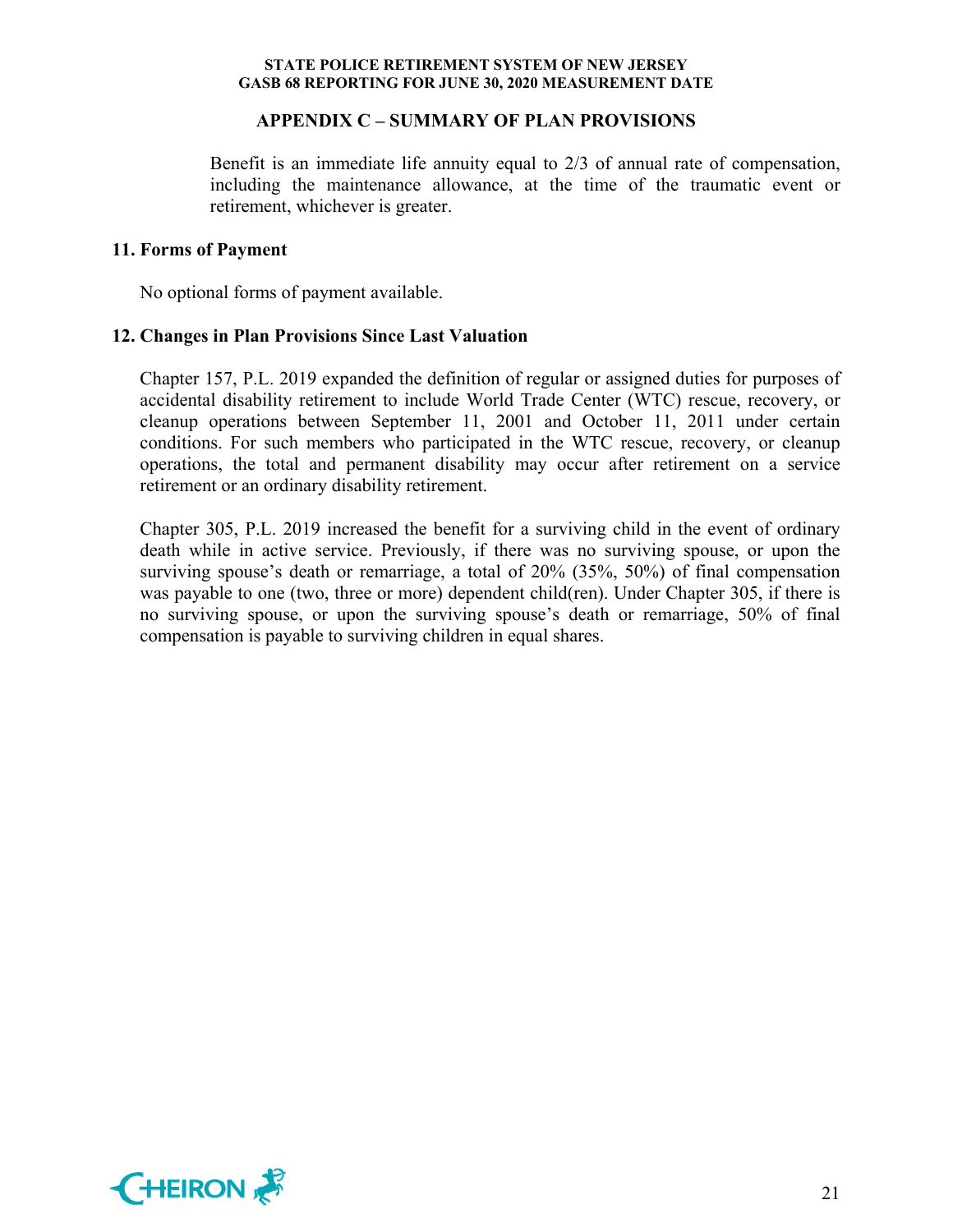# **APPENDIX D – DETERMINATION OF DISCOUNT RATE**

**Table 1 - Projection of the Pension Plan's Fiduciary Net Position** (In Thousands) Projections Commence June 30, 2020

| Year         | Projected<br><b>Beginning</b><br><b>Fiduciary Net</b><br><b>Position</b> | Projected<br>Member<br><b>Contributions</b> | Projected<br><b>Employer</b><br>Contributions | Projected<br><b>Benefit</b><br><b>Payments</b> | Projected<br>Administrative<br><b>Expenses</b> | Projected<br>Investment<br><b>Earnings</b> | <b>Projected Ending</b><br><b>Fiduciary Net</b><br><b>Position</b> |
|--------------|--------------------------------------------------------------------------|---------------------------------------------|-----------------------------------------------|------------------------------------------------|------------------------------------------------|--------------------------------------------|--------------------------------------------------------------------|
|              | (a)                                                                      | (b)                                         | (c)                                           | (d)                                            | (e)                                            | (f)                                        | $(g) = (a) + (b) + (c)$                                            |
|              |                                                                          |                                             |                                               |                                                |                                                |                                            | $(d) - (e) + (f)$                                                  |
| $\mathbf{1}$ | \$<br>1,727,762                                                          | 22,512<br>\$                                | \$<br>141,948                                 | \$<br>238,212                                  | \$<br>652                                      | \$<br>117,194                              | \$<br>1,770,551                                                    |
| $\sqrt{2}$   | 1,770,551                                                                | 21,988                                      | 147,468                                       | 245,733                                        | 673                                            | 120,055                                    | 1,813,656                                                          |
| 3            | 1,813,656                                                                | 21,538                                      | 161,191                                       | 252,581                                        | 692                                            | 123,177                                    | 1,866,290                                                          |
| 4            | 1,866,290                                                                | 20,822                                      | 166,844                                       | 261,312                                        | 715                                            | 126,683                                    | 1,918,611                                                          |
| 5            | 1,918,611                                                                | 20,203                                      | 171,713                                       | 268,735                                        | 735                                            | 130,195                                    | 1,971,251                                                          |
| 6            | 1,971,251                                                                | 19,823                                      | 176,908                                       | 274,025                                        | 750                                            | 133,820                                    | 2,027,027                                                          |
| $\tau$       | 2,027,027                                                                | 19,003                                      | 182,837                                       | 283,441                                        | 775                                            | 137,526                                    | 2,082,177                                                          |
| 8            | 2,082,177                                                                | 18,154                                      | 187,274                                       | 293,345                                        | 802                                            | 141,132                                    | 2,134,590                                                          |
| 9            | 2,134,590                                                                | 17,427                                      | 191,367                                       | 302,010                                        | 826                                            | 144,584                                    | 2,185,131                                                          |
| 10           | 2,185,131                                                                | 16,497                                      | 195,892                                       | 311,868                                        | 853                                            | 147,868                                    | 2,232,668                                                          |
| 11           | 2,232,668                                                                | 15,070                                      | 199,932                                       | 325,294                                        | 890                                            | 150,789                                    | 2,272,275                                                          |
| 12           | 2,272,275                                                                | 13,661                                      | 198,565                                       | 337,858                                        | 924                                            | 153,045                                    | 2,298,763                                                          |
| 13           | 2,298,763                                                                | 12,604                                      | 197,042                                       | 347,180                                        | 950                                            | 154,503                                    | 2,314,782                                                          |
| 14           | 2,314,782                                                                | 11,553                                      | 196,350                                       | 356,032                                        | 974                                            | 155,266                                    | 2,320,945                                                          |
| 15           | 2,320,945                                                                | 10,438                                      | 195,462                                       | 364,632                                        | 997                                            | 155,340                                    | 2,316,556                                                          |
| 16           | 2,316,556                                                                | 9,655                                       | 194,260                                       | 369,959                                        | 1,012                                          | 154,792                                    | 2,304,293                                                          |
| 17           | 2,304,293                                                                | 9,080                                       | 193,891                                       | 373,078                                        | 1,020                                          | 153,798                                    | 2,286,964                                                          |
| 18           | 2,286,964                                                                | 8,454                                       | 194,044                                       | 376.189                                        | 1,028                                          | 152,461                                    | 2,264,707                                                          |
| 19           | 2,264,707                                                                | 7,544                                       | 194,006                                       | 381,307                                        | 1,042                                          | 150,696                                    | 2,234,604                                                          |
| 20           | 2,234,604                                                                | 6,272                                       | 193,000                                       | 388,652                                        | 1,062                                          | 148,266                                    | 2,192,428                                                          |
| 21           | 2,192,428                                                                | 5,061                                       | 190,812                                       | 394,940                                        | 1,079                                          | 145,000                                    | 2,137,282                                                          |
| 22           | 2,137,282                                                                | 3,929                                       | 188,658                                       | 400,201                                        | 1,093                                          | 140,864                                    | 2,069,439                                                          |
| 23           | 2,069,439                                                                | 2,896                                       | 186,574                                       | 404,335                                        | 1,104                                          | 135,884                                    | 1,989,354                                                          |
| 24           | 1,989,354                                                                | 1,752                                       | 184,521                                       | 409,069                                        | 1,117                                          | 130,024                                    | 1,895,465                                                          |
| 25           | 1,895,465                                                                | 874                                         | 181,869                                       | 410,937                                        | 1,122                                          | 123,289                                    | 1,789,438                                                          |
| 26           | 1,789,438                                                                | 459                                         | 179,829                                       | 408,519                                        | 1,115                                          | 115,885                                    | 1,675,977                                                          |
| 27           | 1,675,977                                                                | 226                                         | 179,008                                       | 404,213                                        | 1,102                                          | 108,063                                    | 1,557,959                                                          |
| 28           | 1,557,959                                                                | 105                                         | 178,636                                       | 398,659                                        | 1,086                                          | 99,981                                     | 1,436,936                                                          |
| 29           | 1,436,936                                                                | 49                                          | 178,535                                       | 392,251                                        | 1,068                                          | 91,728                                     | 1,313,929                                                          |
| 30           | 1,313,929                                                                | 13                                          | 178,583                                       | 385,405                                        | 1,049                                          | 83,355                                     | 1,189,426                                                          |
| 31           | 1,189,426                                                                | $\boldsymbol{0}$                            | 178,666                                       | 378,074                                        | 1,028                                          | 74,895                                     | 1,063,885                                                          |
| 32           | 1,063,885                                                                | $\boldsymbol{0}$                            | 178,789                                       | 370,357                                        | 1,006                                          | 66,378                                     | 937,689                                                            |
| 33           | 937,689                                                                  | $\boldsymbol{0}$                            | 178,929                                       | 362,356                                        | 984                                            | 57,826                                     | 811,104                                                            |
| 34           | 811,104                                                                  | $\boldsymbol{0}$                            | 179,056                                       | 354,076                                        | 961                                            | 49,255                                     | 684,377                                                            |
| 35           | 684,377                                                                  | $\overline{0}$                              | 179,166                                       | 345,522                                        | 937                                            | 40,683                                     | 557,766                                                            |
| 36           | 557,766                                                                  | $\boldsymbol{0}$                            | 179,258                                       | 336,706                                        | 912                                            | 32,127                                     | 431,534                                                            |
| 37           | 431,534                                                                  | $\boldsymbol{0}$                            | 179,330                                       | 327,646                                        | 887                                            | 23,606                                     | 305,937                                                            |
| 38           | 305,937                                                                  | $\boldsymbol{0}$                            | 179,383                                       | 318,368                                        | 861                                            | 15,136                                     | 181,228                                                            |
| 39           | $\boldsymbol{0}$                                                         | $\boldsymbol{0}$                            | $\boldsymbol{0}$                              | 308,900                                        | 835                                            | $\boldsymbol{0}$                           | $\boldsymbol{0}$                                                   |
| 40           | $\boldsymbol{0}$                                                         | $\overline{0}$                              | $\boldsymbol{0}$                              | 299,277                                        | 808                                            | $\boldsymbol{0}$                           | $\boldsymbol{0}$                                                   |
| 41           | $\boldsymbol{0}$                                                         | $\boldsymbol{0}$                            | $\boldsymbol{0}$                              | 289,531                                        | 781                                            | $\boldsymbol{0}$                           | $\boldsymbol{0}$                                                   |
| 42           | $\boldsymbol{0}$                                                         | $\boldsymbol{0}$                            | $\boldsymbol{0}$                              | 279,696                                        | 754                                            | $\boldsymbol{0}$                           | $\mathbf{0}$                                                       |
| 43           | $\boldsymbol{0}$                                                         | $\mathbf{0}$                                | $\boldsymbol{0}$                              | 269,803                                        | 726                                            | $\boldsymbol{0}$                           | $\mathbf{0}$                                                       |
| 44           | $\boldsymbol{0}$                                                         | 0                                           | $\mathbf{0}$                                  | 259,881                                        | 699                                            | $\boldsymbol{0}$                           | $\boldsymbol{0}$                                                   |
| 45           | $\mathbf{0}$                                                             | $\theta$                                    | $\mathbf{0}$                                  | 249,957                                        | 672                                            | $\boldsymbol{0}$                           | $\boldsymbol{0}$                                                   |
| 46           | $\overline{0}$                                                           | 0                                           | $\mathbf{0}$                                  | 240,049                                        | 645                                            | $\mathbf{0}$                               | $\boldsymbol{0}$                                                   |
| 47           | $\overline{0}$                                                           | $\theta$                                    | $\mathbf{0}$                                  | 230,172                                        | 617                                            | $\overline{0}$                             | $\boldsymbol{0}$                                                   |
| 48           | $\boldsymbol{0}$                                                         | 0                                           | $\boldsymbol{0}$                              | 220,329                                        | 590                                            | $\boldsymbol{0}$                           | $\boldsymbol{0}$                                                   |
| 49           | $\boldsymbol{0}$                                                         | $\boldsymbol{0}$                            | $\boldsymbol{0}$                              | 210,517                                        | 563                                            | $\boldsymbol{0}$                           | $\boldsymbol{0}$                                                   |
| 50           | $\mathbf{0}$                                                             | $\overline{0}$                              | $\mathbf{0}$                                  | 200,730                                        | 536                                            | $\mathbf{0}$                               | $\overline{0}$                                                     |

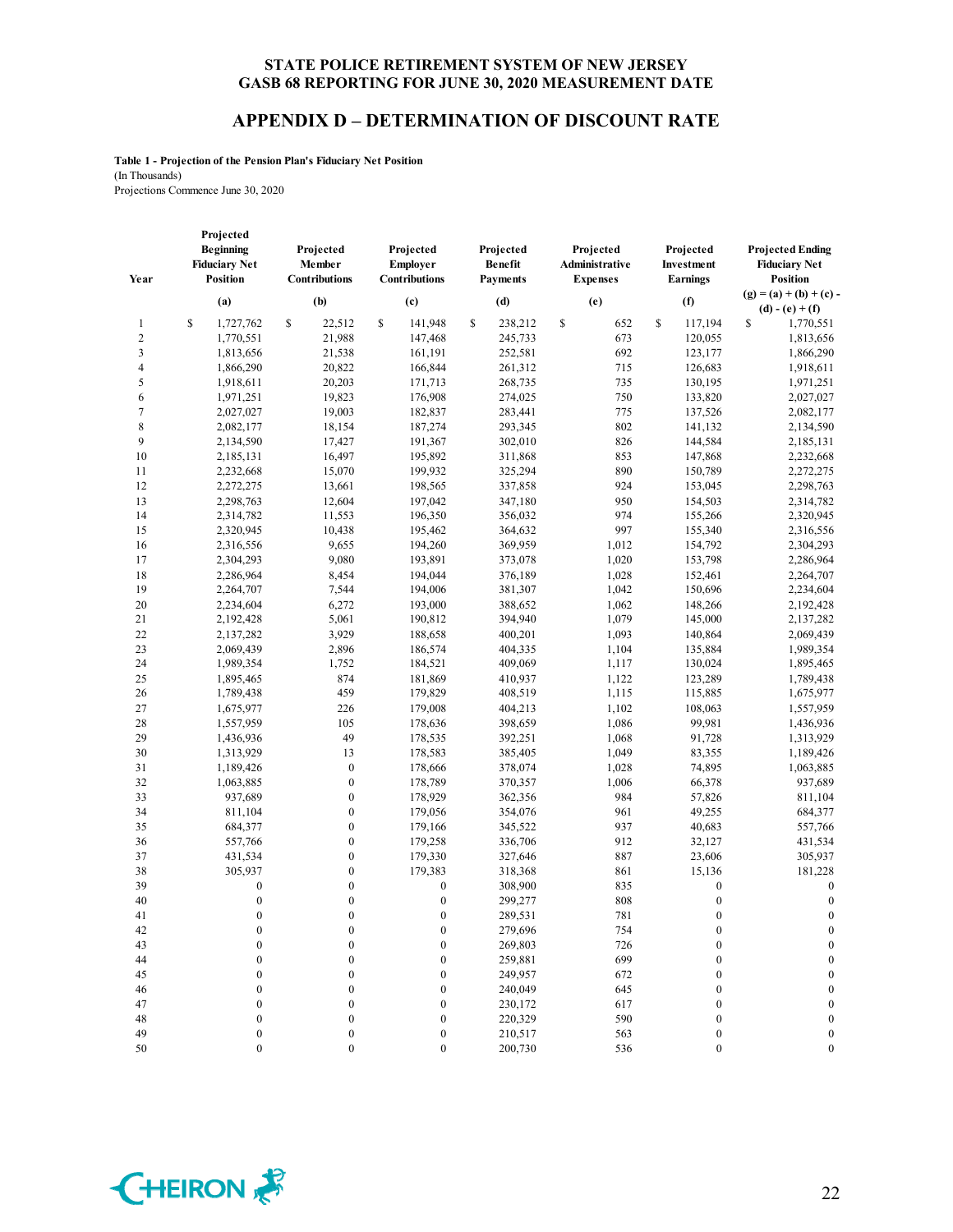### **APPENDIX D – DETERMINATION OF DISCOUNT RATE**

**Table 1 - Projection of the Pension Plan's Fiduciary Net Position** (In Thousands) Projections Commence June 30, 2020

| Year     | Projected<br><b>Beginning</b><br><b>Fiduciary Net</b><br><b>Position</b> | Projected<br>Member<br><b>Contributions</b> | Projected<br><b>Employer</b><br>Contributions | Projected<br><b>Benefit</b><br><b>Payments</b> | Projected<br>Administrative<br><b>Expenses</b> | Projected<br>Investment<br><b>Earnings</b> | <b>Projected Ending</b><br><b>Fiduciary Net</b><br><b>Position</b> |
|----------|--------------------------------------------------------------------------|---------------------------------------------|-----------------------------------------------|------------------------------------------------|------------------------------------------------|--------------------------------------------|--------------------------------------------------------------------|
|          | (a)                                                                      | (b)                                         | (c)                                           | (d)                                            | (e)                                            | (f)                                        | $(g) = (a) + (b) + (c)$                                            |
|          |                                                                          |                                             |                                               |                                                |                                                |                                            | $(d) - (e) + (f)$                                                  |
| 51<br>52 | \$<br>$\boldsymbol{0}$<br>$\boldsymbol{0}$                               | \$<br>$\boldsymbol{0}$<br>$\boldsymbol{0}$  | \$<br>$\boldsymbol{0}$<br>$\boldsymbol{0}$    | $\mathbb S$<br>190,963                         | \$<br>510<br>483                               | \$<br>$\boldsymbol{0}$<br>$\boldsymbol{0}$ | \$<br>$\boldsymbol{0}$<br>$\boldsymbol{0}$                         |
|          |                                                                          |                                             |                                               | 181,210                                        |                                                |                                            | $\mathbf{0}$                                                       |
| 53       | $\boldsymbol{0}$                                                         | $\boldsymbol{0}$                            | $\boldsymbol{0}$                              | 171,469                                        | 456                                            | $\boldsymbol{0}$<br>$\mathbf{0}$           |                                                                    |
| 54       | $\boldsymbol{0}$<br>$\boldsymbol{0}$                                     | $\boldsymbol{0}$<br>$\boldsymbol{0}$        | $\boldsymbol{0}$                              | 161,743                                        | 430<br>403                                     | $\boldsymbol{0}$                           | $\boldsymbol{0}$<br>$\boldsymbol{0}$                               |
| 55       | $\boldsymbol{0}$                                                         | $\boldsymbol{0}$                            | $\boldsymbol{0}$<br>$\boldsymbol{0}$          | 152,040<br>142,374                             | 377                                            | $\boldsymbol{0}$                           | $\boldsymbol{0}$                                                   |
| 56       | $\boldsymbol{0}$                                                         | $\boldsymbol{0}$                            | $\boldsymbol{0}$                              |                                                |                                                | $\boldsymbol{0}$                           | $\boldsymbol{0}$                                                   |
| 57<br>58 | $\boldsymbol{0}$                                                         | $\boldsymbol{0}$                            | $\boldsymbol{0}$                              | 132,767                                        | 351<br>325                                     | $\boldsymbol{0}$                           | $\boldsymbol{0}$                                                   |
| 59       | $\boldsymbol{0}$                                                         | $\boldsymbol{0}$                            | $\boldsymbol{0}$                              | 123,244<br>113,838                             | 300                                            | $\boldsymbol{0}$                           | $\boldsymbol{0}$                                                   |
|          |                                                                          | $\boldsymbol{0}$                            |                                               |                                                |                                                | $\boldsymbol{0}$                           | $\boldsymbol{0}$                                                   |
| 60<br>61 | $\boldsymbol{0}$<br>$\boldsymbol{0}$                                     | $\boldsymbol{0}$                            | $\boldsymbol{0}$<br>$\boldsymbol{0}$          | 104,588<br>95,535                              | 275<br>251                                     | $\boldsymbol{0}$                           | $\boldsymbol{0}$                                                   |
| 62       | $\boldsymbol{0}$                                                         | $\boldsymbol{0}$                            | $\boldsymbol{0}$                              | 86,725                                         | 227                                            | $\mathbf{0}$                               | $\boldsymbol{0}$                                                   |
| 63       | $\boldsymbol{0}$                                                         | $\boldsymbol{0}$                            | $\boldsymbol{0}$                              | 78,205                                         | 204                                            | $\boldsymbol{0}$                           | $\boldsymbol{0}$                                                   |
| 64       | $\boldsymbol{0}$                                                         | $\boldsymbol{0}$                            | $\boldsymbol{0}$                              | 70,021                                         | 183                                            | $\boldsymbol{0}$                           | $\boldsymbol{0}$                                                   |
| 65       | $\boldsymbol{0}$                                                         | $\boldsymbol{0}$                            | $\boldsymbol{0}$                              | 62,216                                         | 162                                            | $\boldsymbol{0}$                           | $\boldsymbol{0}$                                                   |
|          | $\boldsymbol{0}$                                                         | $\overline{0}$                              | $\boldsymbol{0}$                              | 54,832                                         | 143                                            | $\boldsymbol{0}$                           | $\boldsymbol{0}$                                                   |
| 66<br>67 | $\boldsymbol{0}$                                                         | $\boldsymbol{0}$                            | $\boldsymbol{0}$                              | 47,898                                         | 124                                            | $\boldsymbol{0}$                           | $\boldsymbol{0}$                                                   |
| 68       | $\boldsymbol{0}$                                                         | $\mathbf{0}$                                | $\boldsymbol{0}$                              |                                                | 107                                            | $\mathbf{0}$                               | $\mathbf{0}$                                                       |
| 69       | $\boldsymbol{0}$                                                         | $\boldsymbol{0}$                            | $\boldsymbol{0}$                              | 41,445<br>35,494                               | 92                                             | $\boldsymbol{0}$                           | $\boldsymbol{0}$                                                   |
| 70       | $\boldsymbol{0}$                                                         | $\boldsymbol{0}$                            | $\boldsymbol{0}$                              | 30,063                                         | 78                                             | $\boldsymbol{0}$                           | $\boldsymbol{0}$                                                   |
| 71       | $\boldsymbol{0}$                                                         | $\boldsymbol{0}$                            | $\boldsymbol{0}$                              | 25,161                                         | 65                                             | $\boldsymbol{0}$                           | $\boldsymbol{0}$                                                   |
| 72       | $\boldsymbol{0}$                                                         | $\boldsymbol{0}$                            | $\boldsymbol{0}$                              | 20,789                                         | 54                                             | $\boldsymbol{0}$                           | $\boldsymbol{0}$                                                   |
| 73       | $\boldsymbol{0}$                                                         | $\overline{0}$                              | $\boldsymbol{0}$                              | 16,943                                         | 44                                             | $\boldsymbol{0}$                           | $\boldsymbol{0}$                                                   |
| 74       | $\boldsymbol{0}$                                                         | $\boldsymbol{0}$                            | $\boldsymbol{0}$                              | 13,605                                         | 35                                             | $\boldsymbol{0}$                           | $\boldsymbol{0}$                                                   |
| 75       | $\boldsymbol{0}$                                                         | $\boldsymbol{0}$                            | $\boldsymbol{0}$                              | 10,755                                         | 28                                             | $\mathbf{0}$                               | $\boldsymbol{0}$                                                   |
| 76       | $\boldsymbol{0}$                                                         | $\boldsymbol{0}$                            | $\boldsymbol{0}$                              | 8,360                                          | 21                                             | $\boldsymbol{0}$                           | $\boldsymbol{0}$                                                   |
| 77       | $\boldsymbol{0}$                                                         | $\overline{0}$                              | $\boldsymbol{0}$                              | 6,385                                          | 16                                             | $\mathbf{0}$                               | $\mathbf{0}$                                                       |
| 78       | $\boldsymbol{0}$                                                         | $\boldsymbol{0}$                            | $\boldsymbol{0}$                              | 4,785                                          | 12                                             | $\boldsymbol{0}$                           | $\boldsymbol{0}$                                                   |
| 79       | $\boldsymbol{0}$                                                         | $\boldsymbol{0}$                            | $\boldsymbol{0}$                              | 3,515                                          | 9                                              | $\mathbf{0}$                               | $\boldsymbol{0}$                                                   |
| 80       | $\boldsymbol{0}$                                                         | $\boldsymbol{0}$                            | $\boldsymbol{0}$                              | 2,529                                          | $\tau$                                         | $\boldsymbol{0}$                           | $\boldsymbol{0}$                                                   |
| 81       | $\boldsymbol{0}$                                                         | $\boldsymbol{0}$                            | $\boldsymbol{0}$                              | 1,780                                          | 5                                              | $\boldsymbol{0}$                           | $\boldsymbol{0}$                                                   |
| 82       | $\boldsymbol{0}$                                                         | $\boldsymbol{0}$                            | $\boldsymbol{0}$                              | 1,224                                          | 3                                              | $\boldsymbol{0}$                           | $\mathbf{0}$                                                       |
| 83       | $\boldsymbol{0}$                                                         | $\boldsymbol{0}$                            | $\boldsymbol{0}$                              | 821                                            | $\overline{c}$                                 | $\boldsymbol{0}$                           | $\boldsymbol{0}$                                                   |
| 84       | $\boldsymbol{0}$                                                         | $\overline{0}$                              | $\boldsymbol{0}$                              | 537                                            | $\mathbf{1}$                                   | $\boldsymbol{0}$                           | $\boldsymbol{0}$                                                   |
| 85       | $\boldsymbol{0}$                                                         | $\boldsymbol{0}$                            | $\boldsymbol{0}$                              | 342                                            | $\mathbf{1}$                                   | $\boldsymbol{0}$                           | $\boldsymbol{0}$                                                   |
| 86       | $\boldsymbol{0}$                                                         | $\boldsymbol{0}$                            | $\boldsymbol{0}$                              | 212                                            | $\mathbf{1}$                                   | $\boldsymbol{0}$                           | $\boldsymbol{0}$                                                   |
| 87       | $\boldsymbol{0}$                                                         | $\boldsymbol{0}$                            | $\boldsymbol{0}$                              | 128                                            | $\boldsymbol{0}$                               | $\boldsymbol{0}$                           | $\boldsymbol{0}$                                                   |
| 88       | $\boldsymbol{0}$                                                         | $\overline{0}$                              | $\boldsymbol{0}$                              | 75                                             | $\boldsymbol{0}$                               | $\mathbf{0}$                               | $\boldsymbol{0}$                                                   |
| 89       | $\boldsymbol{0}$                                                         | $\boldsymbol{0}$                            | $\boldsymbol{0}$                              | 42                                             | $\boldsymbol{0}$                               | $\boldsymbol{0}$                           | $\boldsymbol{0}$                                                   |
| 90       | $\boldsymbol{0}$                                                         | $\boldsymbol{0}$                            | $\boldsymbol{0}$                              | 23                                             | $\boldsymbol{0}$                               | $\boldsymbol{0}$                           | $\boldsymbol{0}$                                                   |
| 91       | $\boldsymbol{0}$                                                         | $\boldsymbol{0}$                            | $\boldsymbol{0}$                              | 12                                             | $\boldsymbol{0}$                               | $\boldsymbol{0}$                           | $\boldsymbol{0}$                                                   |
| 92       | $\boldsymbol{0}$                                                         | $\boldsymbol{0}$                            | $\boldsymbol{0}$                              | 6                                              | $\boldsymbol{0}$                               | $\boldsymbol{0}$                           | $\boldsymbol{0}$                                                   |
| 93       | $\boldsymbol{0}$                                                         | $\boldsymbol{0}$                            | $\boldsymbol{0}$                              | $\mathfrak{Z}$                                 | $\boldsymbol{0}$                               | $\mathbf{0}$                               | $\boldsymbol{0}$                                                   |
| 94       | $\boldsymbol{0}$                                                         | $\boldsymbol{0}$                            | $\boldsymbol{0}$                              | $\sqrt{2}$                                     | $\boldsymbol{0}$                               | $\boldsymbol{0}$                           | $\boldsymbol{0}$                                                   |
| 95       | $\boldsymbol{0}$                                                         | $\boldsymbol{0}$                            | $\boldsymbol{0}$                              | $\mathbf{1}$                                   | $\boldsymbol{0}$                               | $\boldsymbol{0}$                           | $\boldsymbol{0}$                                                   |
| 96       | $\boldsymbol{0}$                                                         | $\boldsymbol{0}$                            | $\boldsymbol{0}$                              | $\boldsymbol{0}$                               | $\boldsymbol{0}$                               | $\boldsymbol{0}$                           | $\boldsymbol{0}$                                                   |
| 97       | $\boldsymbol{0}$                                                         | $\boldsymbol{0}$                            | $\boldsymbol{0}$                              | $\mathbf{0}$                                   | $\boldsymbol{0}$                               | $\boldsymbol{0}$                           | $\boldsymbol{0}$                                                   |
| 98       | $\boldsymbol{0}$                                                         | $\boldsymbol{0}$                            | $\boldsymbol{0}$                              | $\boldsymbol{0}$                               | $\boldsymbol{0}$                               | $\boldsymbol{0}$                           | $\boldsymbol{0}$                                                   |
| 99       | $\theta$                                                                 | $\theta$                                    | $\theta$                                      | $\theta$                                       | $\theta$                                       | $\theta$                                   | $\mathbf{0}$                                                       |

100 0 0 0 0 0 0 0

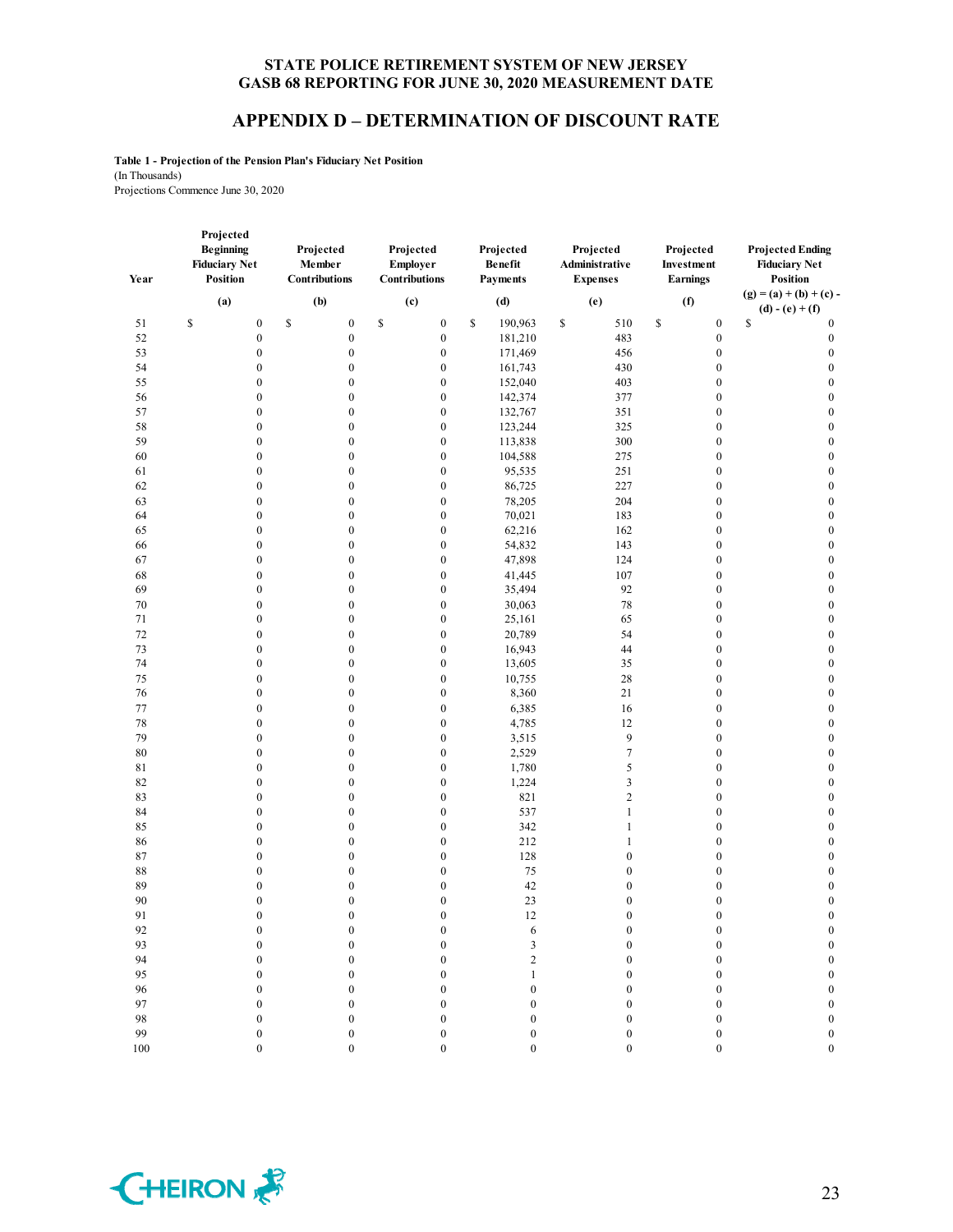# **APPENDIX D – DETERMINATION OF DISCOUNT RATE**

**Table 2 - Actuarial Present Values of Projected Benefit Payments**

(In Thousands)

Projections Commence June 30, 2020

\* From Table 1 - Projection of the Pension Plan's Fiduciary Net Position, column (a)

\*\* From Table 1 - Projection of the Pension Plan's Fiduciary Net Position, column (d) **Projected Projected Benefit** 

| Year           | Projected<br><b>Beginning</b><br><b>Fiduciary Net</b><br>Position* | <b>Projected Benefit</b><br>Payments for<br>current Plan<br>participants** | "Funded" Portion of<br><b>Benefit Payments</b> | "Unfunde d"<br>Portion of<br>Benefit<br>Payments | <b>Present Value of</b><br>"Funded" Benefit<br><b>Payments</b> | <b>Present Value of</b><br>"Unfunded" Benefit<br><b>Payments</b> | <b>Present Value of</b><br><b>Benefit Payments</b><br><b>Using the Single</b><br><b>Discount Rate</b> |
|----------------|--------------------------------------------------------------------|----------------------------------------------------------------------------|------------------------------------------------|--------------------------------------------------|----------------------------------------------------------------|------------------------------------------------------------------|-------------------------------------------------------------------------------------------------------|
| (a)            | (b)                                                                | (c)                                                                        | (d) = (c) if (b) >= (c)                        | $(e) = (c) - (d)$                                | $(f) = (d) /$                                                  | $(g) = (e) /$                                                    | $(h) = (c) /$                                                                                         |
| $\mathbf{1}$   | \$<br>1,727,762                                                    | \$<br>238,212                                                              | \$<br>238,212                                  | \$<br>$\boldsymbol{0}$                           | $(1+7.00\%)$ <sup>^</sup> [(a) - .5]<br>S<br>230,289           | $(1+2.21\%)$ $\cap$ $[(a) - .5]$<br>\$<br>$\boldsymbol{0}$       | $(1+5.00\%)$ $\cap$ [(a) - .5]<br>S<br>232,476                                                        |
| $\overline{c}$ | 1,770,551                                                          | 245,733                                                                    | 245,733                                        | $\boldsymbol{0}$                                 | 222,018                                                        | $\boldsymbol{0}$                                                 | 228,405                                                                                               |
| 3              | 1,813,656                                                          | 252,581                                                                    | 252,581                                        | $\boldsymbol{0}$                                 | 213,276                                                        | $\boldsymbol{0}$                                                 | 223,598                                                                                               |
| 4              | 1,866,290                                                          | 261,312                                                                    | 261,312                                        | $\boldsymbol{0}$                                 | 206,213                                                        | $\bf{0}$                                                         | 220,320                                                                                               |
| 5              | 1,918,611                                                          | 268,735                                                                    | 268,735                                        | $\boldsymbol{0}$                                 | 198,197                                                        | $\bf{0}$                                                         | 215,797                                                                                               |
| 6              | 1,971,251                                                          | 274,025                                                                    | 274,025                                        | $\boldsymbol{0}$                                 | 188,877                                                        | $\bf{0}$                                                         | 209,575                                                                                               |
| $\tau$         | 2,027,027                                                          | 283,441                                                                    | 283,441                                        | $\boldsymbol{0}$                                 | 182,586                                                        | $\bf{0}$                                                         | 206,461                                                                                               |
| 8              | 2,082,177                                                          | 293,345                                                                    | 293,345                                        | $\boldsymbol{0}$                                 | 176,604                                                        | $\boldsymbol{0}$                                                 | 203,508                                                                                               |
| 9              | 2,134,590                                                          | 302,010                                                                    | 302,010                                        | $\boldsymbol{0}$                                 | 169,926                                                        | $\overline{0}$                                                   | 199,550                                                                                               |
| 10             | 2,185,131                                                          | 311,868                                                                    | 311,868                                        | $\boldsymbol{0}$                                 | 163,993                                                        | $\mathbf{0}$                                                     | 196,258                                                                                               |
| 11             | 2,232,668                                                          | 325,294                                                                    | 325,294                                        | $\boldsymbol{0}$                                 | 159,862                                                        | $\boldsymbol{0}$                                                 | 194,966                                                                                               |
| 12             | 2,272,275                                                          | 337,858                                                                    | 337,858                                        | $\boldsymbol{0}$                                 | 155,175                                                        | $\mathbf{0}$                                                     | 192,861                                                                                               |
| 13             | 2,298,763                                                          | 347,180                                                                    | 347,180                                        | $\boldsymbol{0}$                                 | 149,025                                                        | $\mathbf 0$                                                      | 188,752                                                                                               |
| 14             | 2,314,782                                                          | 356,032                                                                    | 356,032                                        | $\boldsymbol{0}$                                 | 142,826                                                        | $\bf{0}$                                                         | 184,354                                                                                               |
| 15             | 2,320,945                                                          | 364,632                                                                    | 364,632                                        | $\boldsymbol{0}$                                 | 136,707                                                        | $\overline{0}$                                                   | 179,823                                                                                               |
| 16             | 2,316,556                                                          | 369,959                                                                    | 369,959                                        | $\boldsymbol{0}$                                 | 129,630                                                        | $\bf{0}$                                                         | 173,768                                                                                               |
| 17             | 2,304,293                                                          | 373,078                                                                    | 373,078                                        | $\boldsymbol{0}$                                 | 122,171                                                        | $\bf{0}$                                                         | 166,895                                                                                               |
| 18             | 2,286,964                                                          | 376,189                                                                    | 376,189                                        | $\boldsymbol{0}$                                 | 115,130                                                        | $\overline{0}$                                                   | 160,279                                                                                               |
| 19             | 2,264,707                                                          | 381,307                                                                    | 381,307                                        | $\boldsymbol{0}$                                 | 109,062                                                        | $\bf{0}$                                                         | 154,729                                                                                               |
| 20             | 2,234,604                                                          | 388,652                                                                    | 388,652                                        | $\boldsymbol{0}$                                 | 103,891                                                        | $\boldsymbol{0}$                                                 | 150,206                                                                                               |
| 21             | 2,192,428                                                          | 394,940                                                                    | 394,940                                        | $\boldsymbol{0}$                                 | 98,665                                                         | $\bf{0}$                                                         | 145,373                                                                                               |
| 22             | 2,137,282                                                          | 400,201                                                                    | 400,201                                        | $\boldsymbol{0}$                                 | 93,439                                                         | $\mathbf{0}$                                                     | 140,300                                                                                               |
| 23             | 2,069,439                                                          | 404,335                                                                    | 404,335                                        | $\boldsymbol{0}$                                 | 88,228                                                         | $\bf{0}$                                                         | 135,004                                                                                               |
| 24             | 1,989,354                                                          | 409,069                                                                    | 409,069                                        | $\boldsymbol{0}$                                 | 83,421                                                         | $\mathbf{0}$                                                     | 130,086                                                                                               |
| 25             | 1,895,465                                                          | 410,937                                                                    | 410,937                                        | $\boldsymbol{0}$                                 | 78,320                                                         | $\mathbf{0}$                                                     | 124,462                                                                                               |
| 26             | 1,789,438                                                          | 408,519                                                                    | 408,519                                        | $\boldsymbol{0}$                                 | 72,766                                                         | $\bf{0}$                                                         | 117,842                                                                                               |
| 27             | 1,675,977                                                          | 404,213                                                                    | 404,213                                        | $\boldsymbol{0}$                                 | 67,288                                                         | $\overline{0}$                                                   | 111,051                                                                                               |
| 28             | 1,557,959                                                          | 398,659                                                                    | 398,659                                        | $\boldsymbol{0}$                                 | 62,022                                                         | $\bf{0}$                                                         | 104,314                                                                                               |
| 29             | 1,436,936                                                          | 392,251                                                                    | 392,251                                        | $\boldsymbol{0}$                                 | 57,033                                                         | $\bf{0}$                                                         | 97,753                                                                                                |
| 30             | 1,313,929                                                          | 385,405                                                                    | 385,405                                        | $\boldsymbol{0}$                                 | 52,372                                                         | $\overline{0}$                                                   | 91,477                                                                                                |
| 31             | 1,189,426                                                          | 378,074                                                                    | 378,074                                        | $\boldsymbol{0}$                                 | 48,014                                                         | $\mathbf{0}$                                                     | 85,467                                                                                                |
| 32             | 1,063,885                                                          | 370,357                                                                    | 370,357                                        | $\boldsymbol{0}$                                 | 43,957                                                         | $\bf{0}$                                                         | 79,739                                                                                                |
| 33             | 937,689                                                            | 362,356                                                                    | 362,356                                        | $\boldsymbol{0}$                                 | 40,194                                                         | $\overline{0}$                                                   | 74,304                                                                                                |
| 34             | 811,104                                                            | 354,076                                                                    | 354,076                                        | $\boldsymbol{0}$                                 | 36,706                                                         | $\mathbf{0}$                                                     | 69,151                                                                                                |
| 35             | 684,377                                                            | 345,522                                                                    | 345,522                                        | $\boldsymbol{0}$                                 | 33,476                                                         | $\bf{0}$                                                         | 64,270                                                                                                |
| 36             | 557,766                                                            | 336,706                                                                    | 336,706                                        | $\boldsymbol{0}$                                 | 30,488                                                         | $\mathbf{0}$                                                     | 59,650                                                                                                |
| 37             | 431,534                                                            | 327,646                                                                    | 327,646                                        | $\boldsymbol{0}$                                 | 27,727                                                         | $\boldsymbol{0}$                                                 | 55,283                                                                                                |
| 38             | 305,937                                                            | 318,368                                                                    | 305,937                                        | 12,431                                           | 24,196                                                         | 5,476                                                            | 51,161                                                                                                |
| 39             | $\bf{0}$                                                           | 308,900                                                                    | $\mathbf{0}$                                   | 308,900                                          | $\mathbf{0}$                                                   | 133,144                                                          | 47,278                                                                                                |
| 40             | $\bf{0}$                                                           | 299,277                                                                    | $\mathbf{0}$                                   | 299,277                                          | $\bf{0}$                                                       | 126,207                                                          | 43,625                                                                                                |
| 41             | $\boldsymbol{0}$                                                   | 289,531                                                                    | $\mathbf{0}$                                   | 289,531                                          | $\boldsymbol{0}$                                               | 119,457                                                          | 40,196                                                                                                |
| 42             | $\bf{0}$                                                           | 279,696                                                                    | $\mathbf{0}$                                   | 279,696                                          | $\mathbf{0}$                                                   | 112,904                                                          | 36,983                                                                                                |
| 43             | $\boldsymbol{0}$                                                   | 269,803                                                                    | $\overline{0}$                                 | 269,803                                          | $\overline{0}$                                                 | 106,556                                                          | 33,977                                                                                                |
| 44             | $\boldsymbol{0}$                                                   | 259,881                                                                    | $\bf{0}$                                       | 259,881                                          | $\bf{0}$                                                       | 100,418                                                          | 31,171                                                                                                |
| 45             | $\bf{0}$                                                           | 249,957                                                                    | $\overline{0}$                                 | 249,957                                          | $\overline{0}$                                                 | 94,495                                                           | 28,554                                                                                                |
| 46             | $\boldsymbol{0}$                                                   | 240,049                                                                    | $\overline{0}$                                 | 240,049                                          | $\overline{0}$                                                 | 88,787                                                           | 26,117                                                                                                |
| 47             | $\bf{0}$                                                           | 230,172                                                                    | $\overline{0}$                                 | 230,172                                          | $\mathbf{0}$                                                   | 83,293                                                           | 23,851                                                                                                |
| 48             | $\bf{0}$                                                           | 220,329                                                                    | $\bf{0}$                                       | 220,329                                          | $\mathbf{0}$                                                   | 78,007                                                           | 21,745                                                                                                |
| 49             | $\bf{0}$                                                           | 210,517                                                                    | $\overline{0}$                                 | 210,517                                          | $\overline{0}$                                                 | 72,922                                                           | 19,788                                                                                                |
| 50             | $\theta$                                                           | 200,730                                                                    | $\theta$                                       | 200,730                                          | $\theta$                                                       | 68,028                                                           | 17,970                                                                                                |

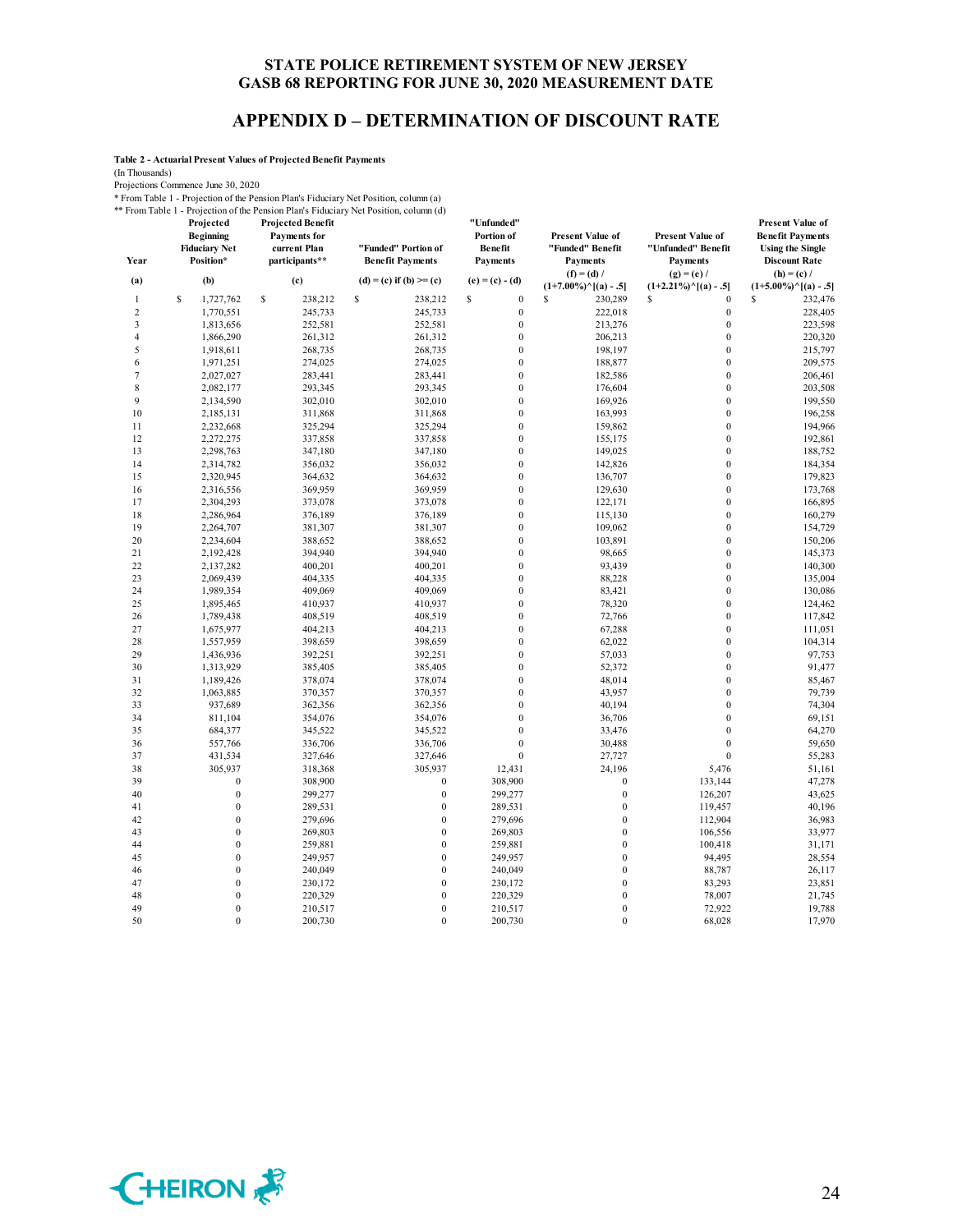# **APPENDIX D – DETERMINATION OF DISCOUNT RATE**

**Table 2 - Actuarial Present Values of Projected Benefit Payments**

(In Thousands)

Projections Commence June 30, 2020

\* From Table 1 - Projection of the Pension Plan's Fiduciary Net Position, column (a)

\*\* From Table 1 - Projection of the Pension Plan's Fiduciary Net Position, column (d) **Projected Projected Benefit** 

| Year     | Projected<br><b>Beginning</b><br><b>Fiduciary Net</b><br>Position* | Projected Benefit<br>Payments for<br>current Plan<br>participants** | "Funded" Portion of<br><b>Benefit Payments</b> | "Unfunded"<br>Portion of<br>Benefit<br><b>Payments</b> | <b>Present Value of</b><br>"Funded" Benefit<br><b>Payments</b><br>$(f) = (d) /$ | Present Value of<br>"Unfunded" Benefit<br><b>Payments</b><br>$(g) = (e) /$ | <b>Present Value of</b><br><b>Benefit Payments</b><br><b>Using the Single</b><br><b>Discount Rate</b><br>$(h) = (c) /$ |
|----------|--------------------------------------------------------------------|---------------------------------------------------------------------|------------------------------------------------|--------------------------------------------------------|---------------------------------------------------------------------------------|----------------------------------------------------------------------------|------------------------------------------------------------------------------------------------------------------------|
| (a)      | (b)                                                                | (c)                                                                 | $(d) = (c)$ if $(b) >= (c)$                    | $(e) = (c) - (d)$                                      | $(1+7.00\%)$ <sup>^</sup> [(a) - .5]                                            | $(1+2.21\%)$ <sup>^</sup> [(a) - .5]                                       | $(1+5.00\%)$ <sup>^</sup> [(a) - .5]                                                                                   |
| 51       | \$<br>$\boldsymbol{0}$                                             | $\mathbb{S}$<br>190,963                                             | \$<br>$\boldsymbol{0}$                         | \$<br>190,963                                          | \$<br>$\boldsymbol{0}$                                                          | \$<br>63,319                                                               | \$<br>16,282                                                                                                           |
| 52       | $\mathbf{0}$                                                       | 181,210                                                             | $\boldsymbol{0}$                               | 181,210                                                | $\boldsymbol{0}$                                                                | 58,786                                                                     | 14,715                                                                                                                 |
| 53       | $\boldsymbol{0}$                                                   | 171,469                                                             | $\boldsymbol{0}$                               | 171,469                                                | $\boldsymbol{0}$                                                                | 54,423                                                                     | 13,262                                                                                                                 |
| 54       | $\boldsymbol{0}$                                                   | 161,743                                                             | $\boldsymbol{0}$                               | 161,743                                                | $\boldsymbol{0}$                                                                | 50,226                                                                     | 11,914                                                                                                                 |
| 55       | $\boldsymbol{0}$                                                   | 152,040                                                             | $\boldsymbol{0}$                               | 152,040                                                | $\boldsymbol{0}$                                                                | 46,192                                                                     | 10,667                                                                                                                 |
| 56       | $\mathbf{0}$                                                       | 142,374                                                             | $\boldsymbol{0}$                               | 142,374                                                | $\boldsymbol{0}$                                                                | 42,320                                                                     | 9,513                                                                                                                  |
| 57       | $\mathbf{0}$                                                       | 132,767                                                             | $\boldsymbol{0}$                               | 132,767                                                | $\boldsymbol{0}$                                                                | 38,611                                                                     | 8,449                                                                                                                  |
| 58       | $\boldsymbol{0}$                                                   | 123,244                                                             | $\boldsymbol{0}$                               | 123,244                                                | $\boldsymbol{0}$                                                                | 35,067                                                                     | 7,470                                                                                                                  |
| 59       | $\mathbf{0}$                                                       | 113,838                                                             | $\boldsymbol{0}$                               | 113,838                                                | $\boldsymbol{0}$                                                                | 31,690                                                                     | 6,571                                                                                                                  |
| 60       | $\mathbf{0}$                                                       | 104,588                                                             | $\boldsymbol{0}$                               | 104,588                                                | $\boldsymbol{0}$                                                                | 28,486                                                                     | 5,750                                                                                                                  |
| 61       | $\boldsymbol{0}$                                                   | 95,535                                                              | $\boldsymbol{0}$                               | 95,535                                                 | $\boldsymbol{0}$                                                                | 25,457                                                                     | 5,003                                                                                                                  |
| 62       | $\mathbf{0}$                                                       | 86,725                                                              | $\boldsymbol{0}$                               | 86,725                                                 | $\boldsymbol{0}$                                                                | 22,610                                                                     | 4,325                                                                                                                  |
| 63       | $\mathbf{0}$                                                       | 78,205                                                              | $\boldsymbol{0}$                               | 78,205                                                 | $\boldsymbol{0}$                                                                | 19,948                                                                     | 3,715                                                                                                                  |
| 64       | $\mathbf{0}$                                                       | 70,021                                                              | $\boldsymbol{0}$                               | 70,021                                                 | $\boldsymbol{0}$                                                                | 17,474                                                                     | 3,168                                                                                                                  |
| 65       | $\boldsymbol{0}$                                                   | 62,216                                                              | $\boldsymbol{0}$                               | 62,216                                                 | $\boldsymbol{0}$                                                                | 15,191                                                                     | 2,681                                                                                                                  |
| 66       | $\mathbf{0}$                                                       | 54,832                                                              | $\boldsymbol{0}$                               | 54,832                                                 | $\boldsymbol{0}$                                                                | 13,098                                                                     | 2,250                                                                                                                  |
| 67       | $\boldsymbol{0}$                                                   | 47,898                                                              | $\boldsymbol{0}$                               | 47,898                                                 | $\boldsymbol{0}$                                                                | 11,195                                                                     | 1,872                                                                                                                  |
| 68       | $\boldsymbol{0}$                                                   | 41,445                                                              | $\boldsymbol{0}$                               | 41,445                                                 | $\boldsymbol{0}$                                                                | 9,477                                                                      | 1,543                                                                                                                  |
| 69       | $\boldsymbol{0}$                                                   | 35,494                                                              | $\boldsymbol{0}$                               | 35,494                                                 | $\boldsymbol{0}$                                                                | 7,941                                                                      | 1,258                                                                                                                  |
| 70       | $\boldsymbol{0}$                                                   | 30,063                                                              | $\boldsymbol{0}$                               | 30,063                                                 | $\boldsymbol{0}$                                                                | 6,580                                                                      | 1,015                                                                                                                  |
| 71<br>72 | $\boldsymbol{0}$<br>$\boldsymbol{0}$                               | 25,161<br>20,789                                                    | $\boldsymbol{0}$<br>$\boldsymbol{0}$           | 25,161<br>20,789                                       | $\boldsymbol{0}$<br>$\boldsymbol{0}$                                            | 5,388                                                                      | 809<br>637                                                                                                             |
| 73       | $\mathbf{0}$                                                       | 16,943                                                              | $\boldsymbol{0}$                               | 16,943                                                 | $\mathbf{0}$                                                                    | 4,356<br>3,473                                                             | 494                                                                                                                    |
| 74       | $\boldsymbol{0}$                                                   | 13,605                                                              | $\boldsymbol{0}$                               | 13,605                                                 | $\boldsymbol{0}$                                                                | 2,729                                                                      | 378                                                                                                                    |
| 75       | $\boldsymbol{0}$                                                   | 10,755                                                              | $\boldsymbol{0}$                               | 10,755                                                 | $\boldsymbol{0}$                                                                | 2,110                                                                      | 285                                                                                                                    |
| 76       | $\boldsymbol{0}$                                                   | 8,360                                                               | $\boldsymbol{0}$                               | 8,360                                                  | $\boldsymbol{0}$                                                                | 1,605                                                                      | 211                                                                                                                    |
| $77 \,$  | $\boldsymbol{0}$                                                   | 6,385                                                               | $\boldsymbol{0}$                               | 6,385                                                  | $\boldsymbol{0}$                                                                | 1,199                                                                      | 153                                                                                                                    |
| 78       | $\boldsymbol{0}$                                                   | 4,785                                                               | $\boldsymbol{0}$                               | 4,785                                                  | $\boldsymbol{0}$                                                                | 879                                                                        | 109                                                                                                                    |
| 79       | $\mathbf{0}$                                                       | 3,515                                                               | $\boldsymbol{0}$                               | 3,515                                                  | $\boldsymbol{0}$                                                                | 632                                                                        | 77                                                                                                                     |
| 80       | $\mathbf{0}$                                                       | 2,529                                                               | $\boldsymbol{0}$                               | 2,529                                                  | $\boldsymbol{0}$                                                                | 445                                                                        | 52                                                                                                                     |
| 81       | $\boldsymbol{0}$                                                   | 1,780                                                               | $\boldsymbol{0}$                               | 1,780                                                  | $\boldsymbol{0}$                                                                | 306                                                                        | 35                                                                                                                     |
| 82       | $\mathbf{0}$                                                       | 1,224                                                               | $\boldsymbol{0}$                               | 1,224                                                  | $\boldsymbol{0}$                                                                | 206                                                                        | 23                                                                                                                     |
| 83       | $\mathbf{0}$                                                       | 821                                                                 | $\boldsymbol{0}$                               | 821                                                    | $\boldsymbol{0}$                                                                | 135                                                                        | 15                                                                                                                     |
| 84       | $\mathbf{0}$                                                       | 537                                                                 | $\boldsymbol{0}$                               | 537                                                    | $\boldsymbol{0}$                                                                | 87                                                                         | 9                                                                                                                      |
| 85       | $\mathbf{0}$                                                       | 342                                                                 | $\boldsymbol{0}$                               | 342                                                    | $\boldsymbol{0}$                                                                | 54                                                                         | 6                                                                                                                      |
| 86       | $\boldsymbol{0}$                                                   | 212                                                                 | $\boldsymbol{0}$                               | 212                                                    | $\boldsymbol{0}$                                                                | 33                                                                         | 3                                                                                                                      |
| 87       | $\boldsymbol{0}$                                                   | 128                                                                 | $\boldsymbol{0}$                               | 128                                                    | $\boldsymbol{0}$                                                                | 19                                                                         | $\overline{2}$                                                                                                         |
| 88       | $\mathbf{0}$                                                       | 75                                                                  | $\boldsymbol{0}$                               | 75                                                     | $\boldsymbol{0}$                                                                | 11                                                                         | $\mathbf{1}$                                                                                                           |
| 89       | $\mathbf{0}$                                                       | 42                                                                  | $\boldsymbol{0}$                               | 42                                                     | $\boldsymbol{0}$                                                                | 6                                                                          | $\mathbf{1}$                                                                                                           |
| 90       | $\mathbf{0}$                                                       | 23                                                                  | $\boldsymbol{0}$                               | 23                                                     | $\boldsymbol{0}$                                                                | $\mathfrak{Z}$                                                             | $\theta$                                                                                                               |
| 91       | $\mathbf{0}$                                                       | 12                                                                  | $\boldsymbol{0}$                               | 12                                                     | $\boldsymbol{0}$                                                                | $\overline{c}$                                                             | $\theta$                                                                                                               |
| 92       | $\mathbf{0}$                                                       | 6                                                                   | $\boldsymbol{0}$                               | 6                                                      | $\boldsymbol{0}$                                                                | $\mathbf{1}$                                                               | $\theta$                                                                                                               |
| 93       | $\mathbf{0}$                                                       | $\mathbf{3}$                                                        | $\boldsymbol{0}$                               | $\mathfrak{Z}$                                         | $\boldsymbol{0}$                                                                | $\bf{0}$                                                                   | $\theta$                                                                                                               |
| 94       | $\boldsymbol{0}$                                                   | $\sqrt{2}$                                                          | $\boldsymbol{0}$                               | $\overline{c}$                                         | $\boldsymbol{0}$                                                                | $\overline{0}$                                                             | $\theta$                                                                                                               |
| 95       | $\mathbf{0}$                                                       | $\mathbf{1}$                                                        | $\boldsymbol{0}$                               | $\mathbf{1}$                                           | $\boldsymbol{0}$                                                                | $\mathbf{0}$                                                               | $\theta$                                                                                                               |
| 96       | $\mathbf{0}$                                                       | $\boldsymbol{0}$<br>$\boldsymbol{0}$                                | $\boldsymbol{0}$                               | $\bf{0}$                                               | $\boldsymbol{0}$<br>$\boldsymbol{0}$                                            | $\bf{0}$                                                                   | $\theta$<br>$\theta$                                                                                                   |
| 97<br>98 | $\mathbf{0}$<br>$\mathbf{0}$                                       | $\boldsymbol{0}$                                                    | $\boldsymbol{0}$<br>$\boldsymbol{0}$           | $\bf{0}$<br>$\bf{0}$                                   | $\boldsymbol{0}$                                                                | $\bf{0}$<br>$\mathbf{0}$                                                   | $\theta$                                                                                                               |
| 99       | $\boldsymbol{0}$                                                   | $\boldsymbol{0}$                                                    | $\boldsymbol{0}$                               | $\boldsymbol{0}$                                       | $\boldsymbol{0}$                                                                | $\boldsymbol{0}$                                                           | $\theta$                                                                                                               |
| 100      | $\boldsymbol{0}$                                                   | $\boldsymbol{0}$                                                    | $\boldsymbol{0}$                               | $\bf{0}$                                               | $\boldsymbol{0}$                                                                | $\boldsymbol{0}$                                                           | $\mathbf{0}$                                                                                                           |
|          |                                                                    |                                                                     |                                                |                                                        | 4,313,771<br>S                                                                  | $\mathbf s$<br>$1,811,468 =$ \$<br>$+$                                     | 6,125,239                                                                                                              |

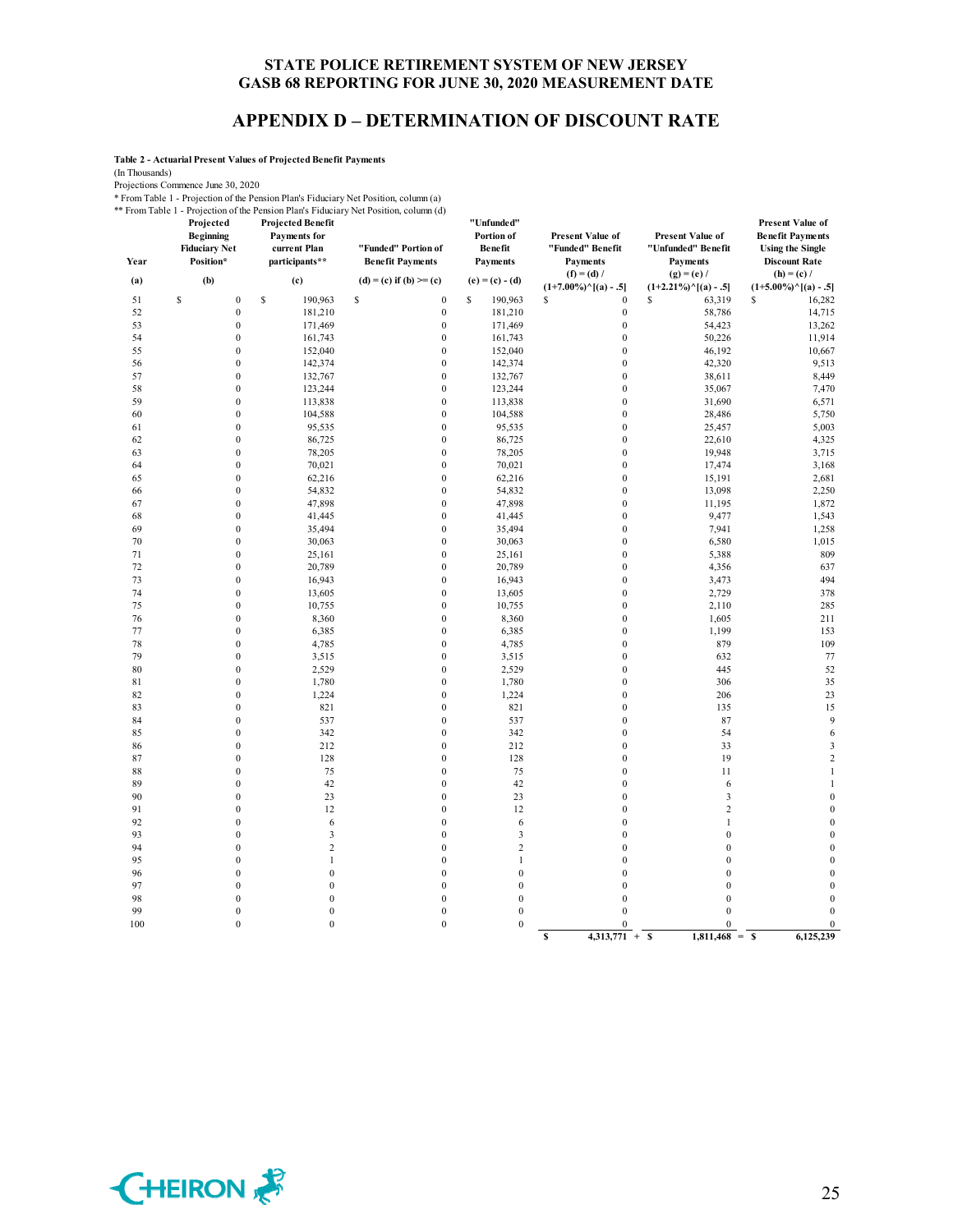# **APPENDIX E – GLOSSARY OF TERMS**

# **1. Actuarially Determined Contribution**

A target or recommended contribution for the reporting period, determined in conformity with Actuarial Standards of Practice based on the most recent measurement available when the contribution for the reporting period was adopted.

# **2. Actuarial Valuation Date**

The date as of which an actuarial valuation is performed. This date may be up to 24 months prior to the measurement date and up to 30 months prior to the employer's reporting date.

### **3. Deferred Inflow of Resources**

An acquisition of net assets by a government employer that is applicable to a future reporting period. In the context of GASB 68, these are experience gains on the Total Pension Liability, assumption changes reducing the Total Pension Liability, or investment gains that are recognized in future reporting periods.

# **4. Deferred Outflow of Resources**

A consumption of net assets by a government employer that is applicable to a future reporting period. In the context of GASB 68, these are experience losses on the Total Pension Liability, assumption changes increasing the Total Pension Liability, or investment losses that are recognized in future reporting periods.

# **5. Entry Age Actuarial Cost Method**

The actuarial cost method required for GASB 68 calculations. Under this method, the actuarial present value of the projected benefits of each individual included in an actuarial valuation is allocated on a level basis over the earnings of the individual between entry age and assumed exit ages. The portion of this actuarial present value allocated to a valuation year is called the Service Cost. The portion of this actuarial present value not provided for at a valuation date by the actuarial present value of future service costs is called the Total Pension Liability.

# **6. Measurement Date**

The date as of which the Total Pension Liability and Plan Fiduciary Net Position are measured. The Total Pension Liability may be projected from the Actuarial Valuation Date to the Measurement Date. The Measurement Date must be the same as the Reporting Date for the plan.